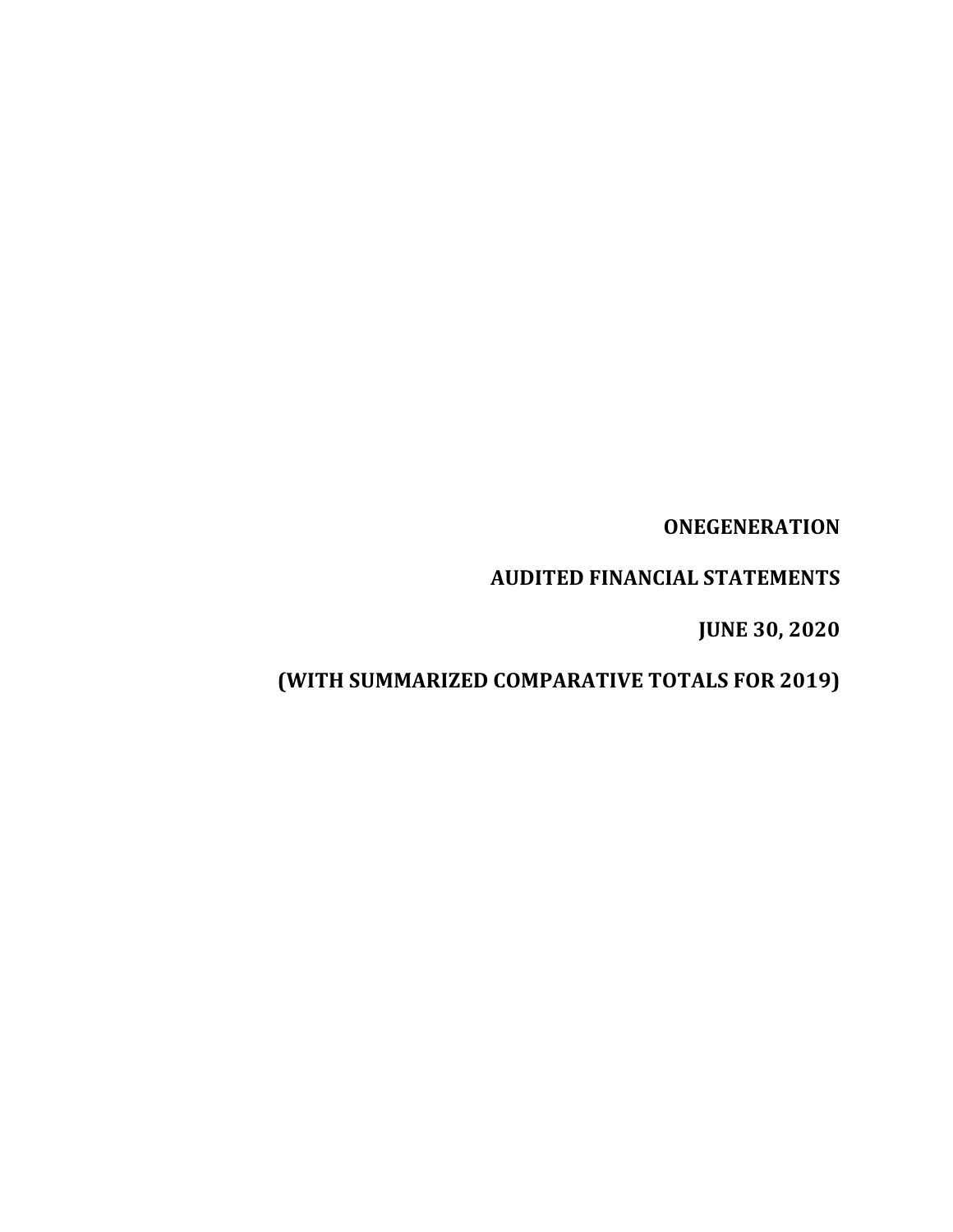# **TABLE OF CONTENTS**

|                                                                                                                                                                                                                          | Page      |
|--------------------------------------------------------------------------------------------------------------------------------------------------------------------------------------------------------------------------|-----------|
| <b>INDEPENDENT AUDITOR'S REPORT</b>                                                                                                                                                                                      | $1 - 3$   |
| <b>FINANCIAL STATEMENTS</b>                                                                                                                                                                                              |           |
| Statement of financial position                                                                                                                                                                                          | 4         |
| <b>Statement of activities</b>                                                                                                                                                                                           | 5         |
| Statement of functional expenses                                                                                                                                                                                         | 6         |
| Statement of cash flows                                                                                                                                                                                                  | 7         |
| Notes to financial statements                                                                                                                                                                                            | $8 - 23$  |
| SUPPLEMENTARY INFORMATION                                                                                                                                                                                                |           |
| Schedule of expenditures of federal awards                                                                                                                                                                               | 24        |
| Notes to the Schedule of Expenditures of Federal Awards                                                                                                                                                                  | 25        |
| Independent auditor's report on internal control over financial reporting and<br>on compliance and other matters based on an audit of financial statements<br>performed in accordance with government auditing standards | $26 - 27$ |
| Independent auditor's report on compliance with requirements applicable to<br>each major program and on internal control over compliance in accordance<br>with the Uniform Guidance                                      | $28 - 30$ |
| Schedule of audit results, findings and questioned costs                                                                                                                                                                 | 31        |
| Supplementary Schedule #1: Schedule of functional expenses - department of aging                                                                                                                                         | 32        |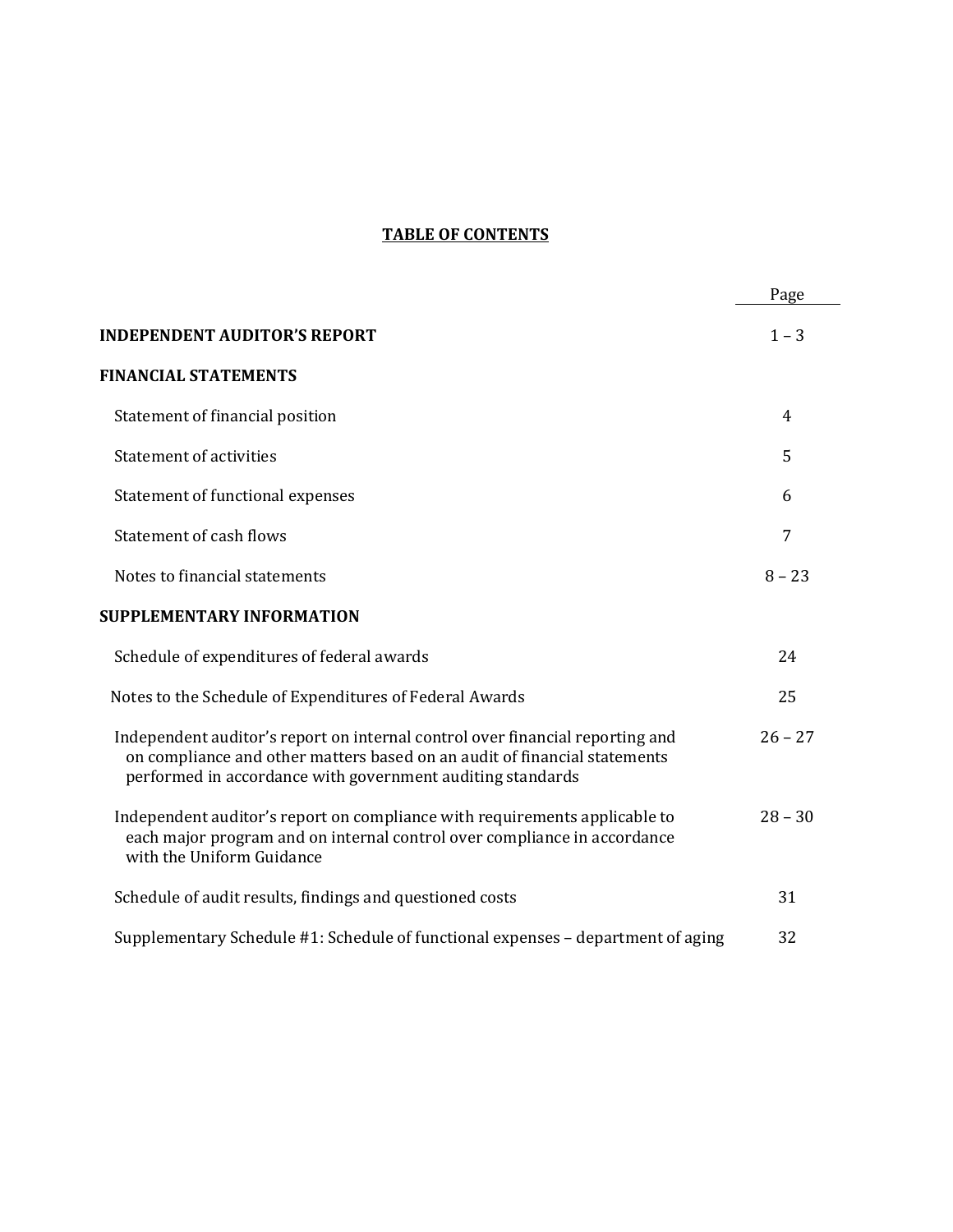

www.ozurovichandassociates.com

## **INDEPENDENT AUDITOR'S REPORT**

To the Board of Directors of **ONEgeneration** Van Nuys, California

#### **Report on the Financial Statements**

We have audited the accompanying financial statements of ONEgeneration, which comprise the statement of financial position as of June 30, 2020, and the related statements of activities, functional expenses, and cash flows for the year then ended and the related notes to the financial statements.

## *Management's Responsibility for the Financial Statements*

Management is responsible for the preparation and fair presentation of these financial statements in accordance with accounting principles generally accepted in the United States of America; this includes the design, implementation, and maintenance of internal control relevant to the preparation and fair presentation of financial statements that are free from material misstatement, whether due to fraud or error.

#### *Auditors' Responsibility*

Our responsibility is to express an opinion on these financial statements based on our audit. We conducted our audit in accordance with auditing standards generally accepted in the United States of America and the standards applicable to financial audits contained in *Government Auditing Standards*, issued by the Comptroller General of the United States. Those standards require that we plan and perform the audit to obtain reasonable assurance about whether the financial statements are free from material misstatement.

An audit involves performing procedures to obtain audit evidence about the amounts and disclosures in the financial statements. The procedures selected depend on the auditor's judgment, including the assessment of the risks of material misstatement of the financial statements, whether due to fraud or error. In making those risk assessments, the auditor considers internal control relevant to the entity's preparation and fair presentation of the financial statements in order to design audit procedures that are appropriate in the circumstances, but not for the purpose of expressing an opinion on the effectiveness of the entity's internal control. Accordingly, we express no such opinion. An audit also includes evaluating the appropriateness of accounting policies used and the reasonableness of significant accounting estimates made by management, as well as evaluating the overall presentation of the financial statements.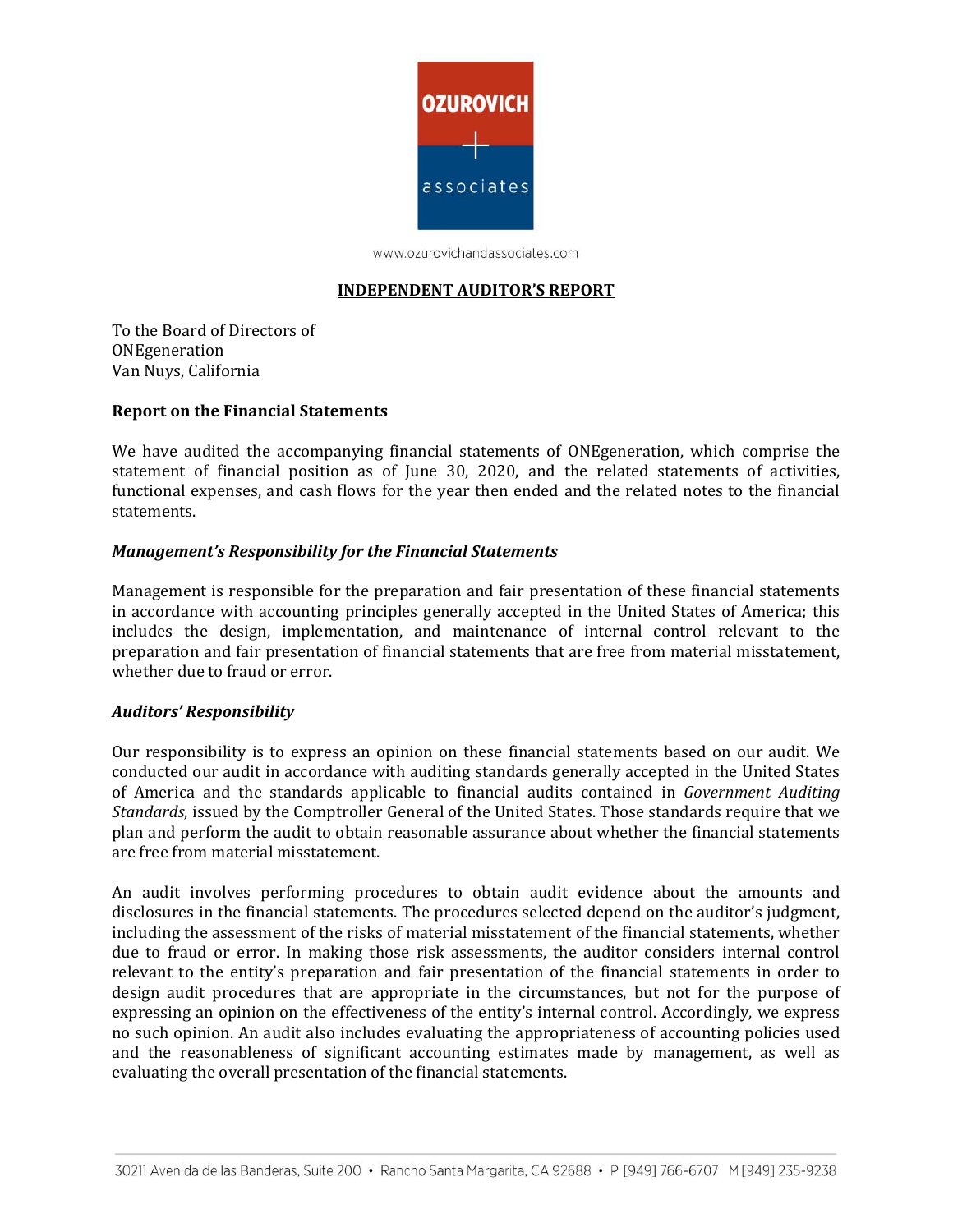We believe that the audit evidence we have obtained is sufficient and appropriate to provide a basis for our audit opinion.

#### *Opinion*

In our opinion, the financial statements referred to above present fairly, in all material respects, the financial position of ONEgeneration as of June 30, 2020, and the changes in its net assets and its cash flows for the year then ended in accordance with accounting principles generally accepted in the United States of America.

#### *Other Matters*

#### *Other Information*

Our audit was conducted for the purpose of forming an opinion on the financial statements as a whole. The accompanying Schedule of Expenditures of Federal Awards is presented for purposes of additional analysis as required by the audit requirements of Title 2 U.S. Code of Federal Regulations (CFR) Part 200, *Uniform Administrative Requirements, Cost Principles, and Audit Requirements for Federal Awards* (Uniform Guidance) and is not a required part of the financial statements. Such information is the responsibility of management and was derived from and relates directly to the underlying accounting and other records used to prepare the financial statements. The information has been subjected to the auditing procedures applied in the audit of the financial statements and certain additional procedures, including comparing and reconciling such information directly to the underlying accounting and other records used to prepare the financial statements or to the financial statements themselves, and other additional procedures in accordance with auditing standards generally accepted in the United States of America. In our opinion, the Schedule of Expenditures of Federal Awards is fairly stated in all material respects in relation to the financial statements as a whole.

Our audit was conducted for the purpose of forming an opinion on the financial statements as a whole. The Supplementary Schedule  $# 1 -$  Statement of Functional Expenses – Department of Aging is presented for purposes of additional analysis and is not a required part of the financial statements. Such information is the responsibility of management and was derived from and relates directly to the underlying accounting and other records used to prepare the financial statements. The information has been subjected to the auditing procedures applied in the audit of the financial statements and certain additional procedures, including comparing and reconciling such information directly to the underlying accounting and other records used to prepare the financial statements or to the financial statements themselves, and other additional procedures in accordance with auditing standards generally accepted in the United States of America. In our opinion, the information is fairly stated in all material respects in relation to the financial statements as a whole.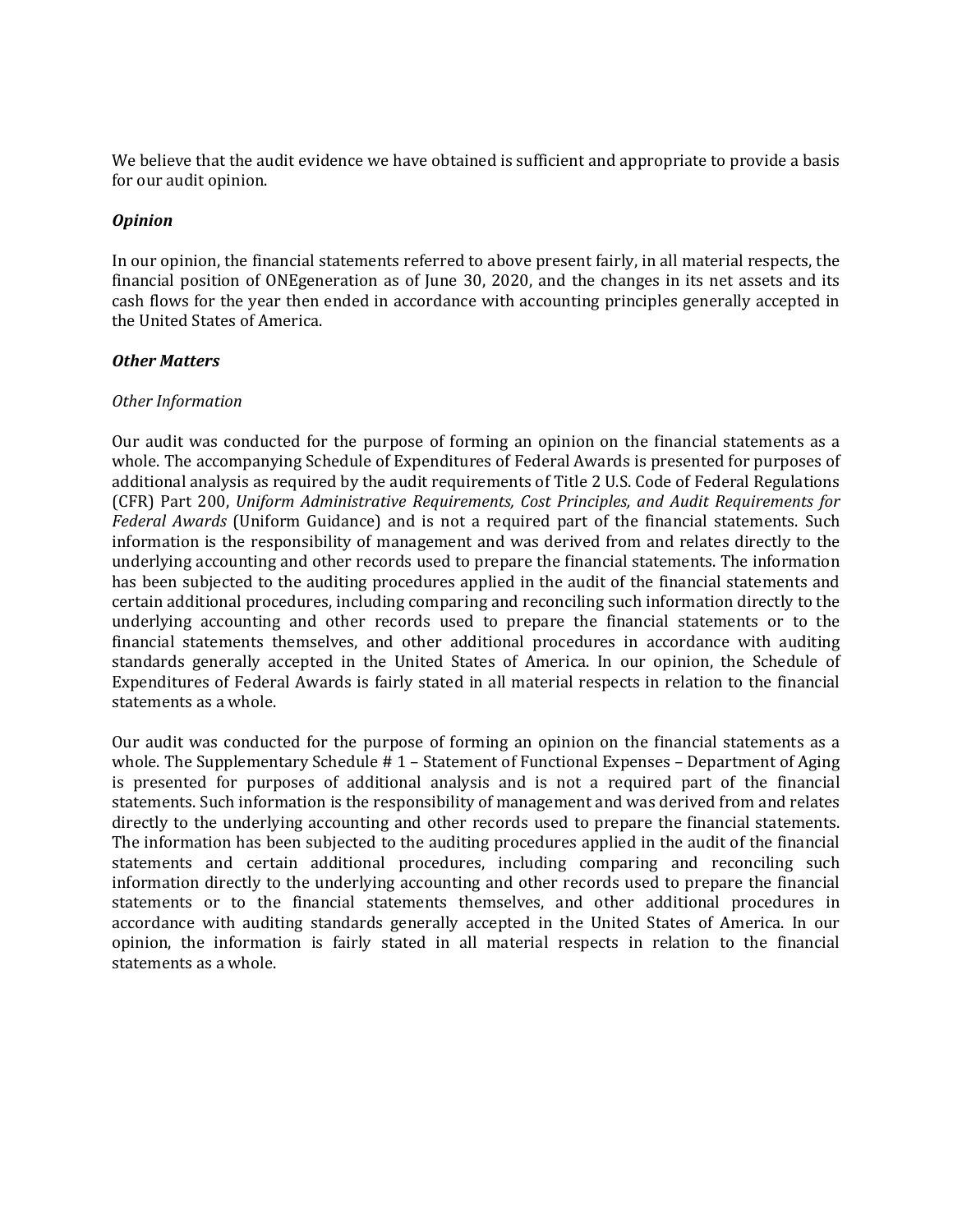#### *Report on Summarized Comparative Information*

We have previously audited ONE generation's June 30, 2019 financial statements, and we expressed an unmodified audit opinion on those audited financial statements in our report dated March 2, 2020. In our opinion, the summarized comparative information presented herein as of and for the year ended June 30, 2019 is consistent, in all material respects, with the audited financial statements from which it has been derived.

#### **Other Reporting Required by Government Auditing Standards**

In accordance with *Government Auditing Standards*, we have also issued our report dated March 31, 2021 on our consideration of ONEgeneration's internal control over financial reporting and on our tests of its compliance with certain provisions of laws, regulations, contracts and grant agreements, and other matters. The purpose of that report is solely to describe the scope of our testing of internal control over financial reporting and compliance and the results of that testing, and not to provide an opinion on the effectiveness of ONEgeneration's internal control over financial reporting or on compliance. That report is an integral part of an audit performed in accordance with *Government Auditing Standards* in considering ONEgeneration's internal control over financial reporting and compliance.

*Ozurovich & Associates.*

# $O$ zurovich & Associates Digitally signed by Ozurovich & Associates (a, ou, email  $O$  and  $O$  and  $O$  and  $O$  and  $O$  and  $O$  and  $O$  and  $O$  and  $O$  and  $O$  and  $O$  and  $O$  and  $O$  and  $O$  and  $O$  and  $O$  and  $O$  and  $O$

DN: cn=Ozurovich & Associates, o, ou, email=matt@ozandassociates.com, c=US Date: 2021.03.31 18:11:54 -07'00'

Rancho Santa Margarita, California March 31, 2021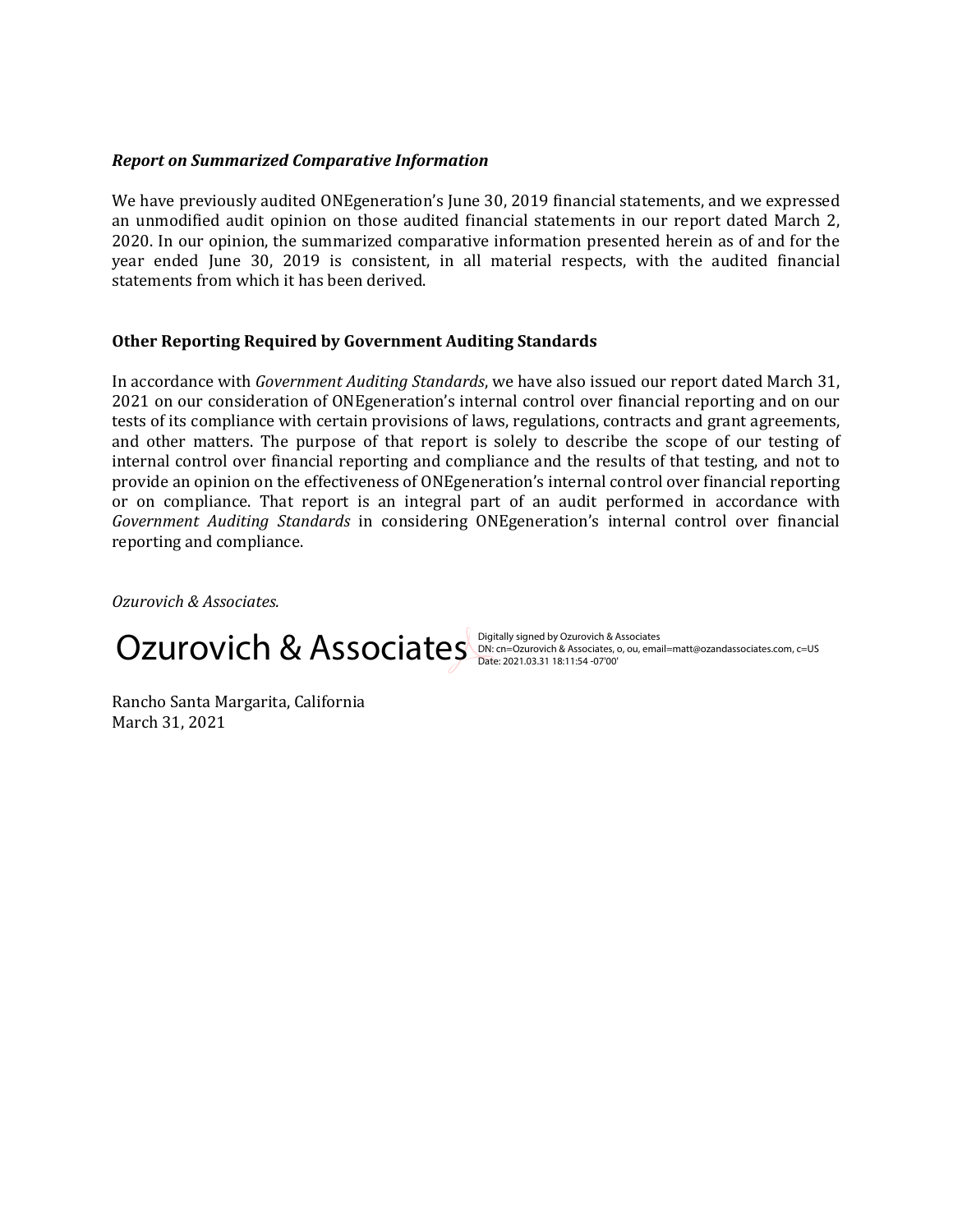#### **ONEGENERATION STATEMENT OF FINANCIAL POSITION JUNE 30, 2020 (WITH SUMMARIZED COMPARATIVE TOTALS FOR 2019)**

|                                                    | 2020                 |                     |    |                     |            | 2019         |    |              |
|----------------------------------------------------|----------------------|---------------------|----|---------------------|------------|--------------|----|--------------|
|                                                    | <b>WITHOUT DONOR</b> |                     |    | <b>WITH DONOR</b>   |            |              |    |              |
|                                                    |                      | <b>RESTRICTIONS</b> |    | <b>RESTRICTIONS</b> |            | <b>TOTAL</b> |    | <b>TOTAL</b> |
| <b>ASSETS</b>                                      |                      |                     |    |                     |            |              |    |              |
| Current assets                                     |                      |                     |    |                     |            |              |    |              |
| Cash and cash equivalents - general                | \$                   |                     | \$ | 1,177,105           | \$         | 1,177,105    | \$ | 660,785      |
| Cash and cash equivalents - board designated       |                      | 10,360              |    |                     |            | 10,360       |    | 10,375       |
| Investments - board designated (Note 3)            |                      | 500,000             |    |                     |            | 500,000      |    | 251,360      |
| Grants and fees receivable - net                   |                      | 1,108,853           |    | 250,000             |            | 1,358,853    |    | 1,119,833    |
| Prepaid expenses                                   |                      | 58,622              |    |                     |            | 58,622       |    | 58,460       |
| <b>Total current assets</b>                        |                      | 1,677,835           |    | 1,427,105           |            | 3,104,940    |    | 2,100,813    |
| Property and equipment - net (Note 4)              |                      | 2,486,777           |    |                     |            | 2,486,777    |    | 2,389,412    |
| <b>TOTAL ASSETS</b>                                | \$                   | 4,164,612           | \$ | 1,427,105           | $\sqrt{2}$ | 5,591,717    | \$ | 4,490,225    |
| <b>LIABILITIES</b>                                 |                      |                     |    |                     |            |              |    |              |
| <b>Current liabilities</b>                         |                      |                     |    |                     |            |              |    |              |
| Accounts payable                                   | \$                   | 598.697             | \$ |                     | \$         | 598.697      | \$ | 772.054      |
| Accrued expenses (Note 5)                          |                      | 512,767             |    |                     |            | 512,767      |    | 359,378      |
| Notes payable - current (Note 6)                   |                      | 8,657               |    |                     |            | 8,657        |    | 8,657        |
| EIDL payable - current (Note 8)                    |                      | 3,974               |    |                     |            | 3,974        |    |              |
| <b>Total current liabilities</b>                   |                      | 1,124,095           |    |                     |            | 1,124,095    |    | 1,140,089    |
| Long-term liabilities                              |                      |                     |    |                     |            |              |    |              |
| Notes payable (Note 6)                             |                      | 100,679             |    |                     |            | 100,679      |    | 109,336      |
| Line of credit (Note 7)                            |                      | 400,000             |    |                     |            | 400,000      |    | 845,000      |
| EIDL payable (Note 8)                              |                      | 496,026             |    |                     |            | 496,026      |    |              |
| PPP loan payable (Note 8)                          |                      | 1,058,500           |    |                     |            | 1,058,500    |    |              |
| <b>Total long-term liabilities</b>                 |                      | 2,055,205           |    |                     |            | 2,055,205    |    | 954,336      |
| <b>TOTAL LIABILITIES</b>                           |                      | 3,179,300           |    |                     |            | 3,179,300    |    | 2,094,425    |
| <b>NET ASSETS</b>                                  |                      |                     |    |                     |            |              |    |              |
| Net assets without donor restrictions              |                      |                     |    |                     |            |              |    |              |
| General fund                                       |                      | 474,952             |    |                     |            | 474,952      |    | 1,473,280    |
| Board designated fund (Note 14)                    |                      | 510,360             |    |                     |            | 510,360      |    | 261,735      |
| <b>Total net assets without donor restrictions</b> |                      | 985,312             |    |                     |            | 985,312      |    | 1,735,015    |
| Net assets with donor restrictions (Note 11)       |                      |                     |    | 1,427,105           |            | 1,427,105    |    | 660,785      |
| <b>TOTAL NET ASSETS</b>                            |                      | 985,312             |    | 1,427,105           |            | 2,412,417    |    | 2,395,800    |
| <b>TOTAL LIABILITIES AND NET ASSETS</b>            | -\$                  | 4,164,612           | \$ | 1,427,105           | \$         | 5,591,717    | \$ | 4,490,225    |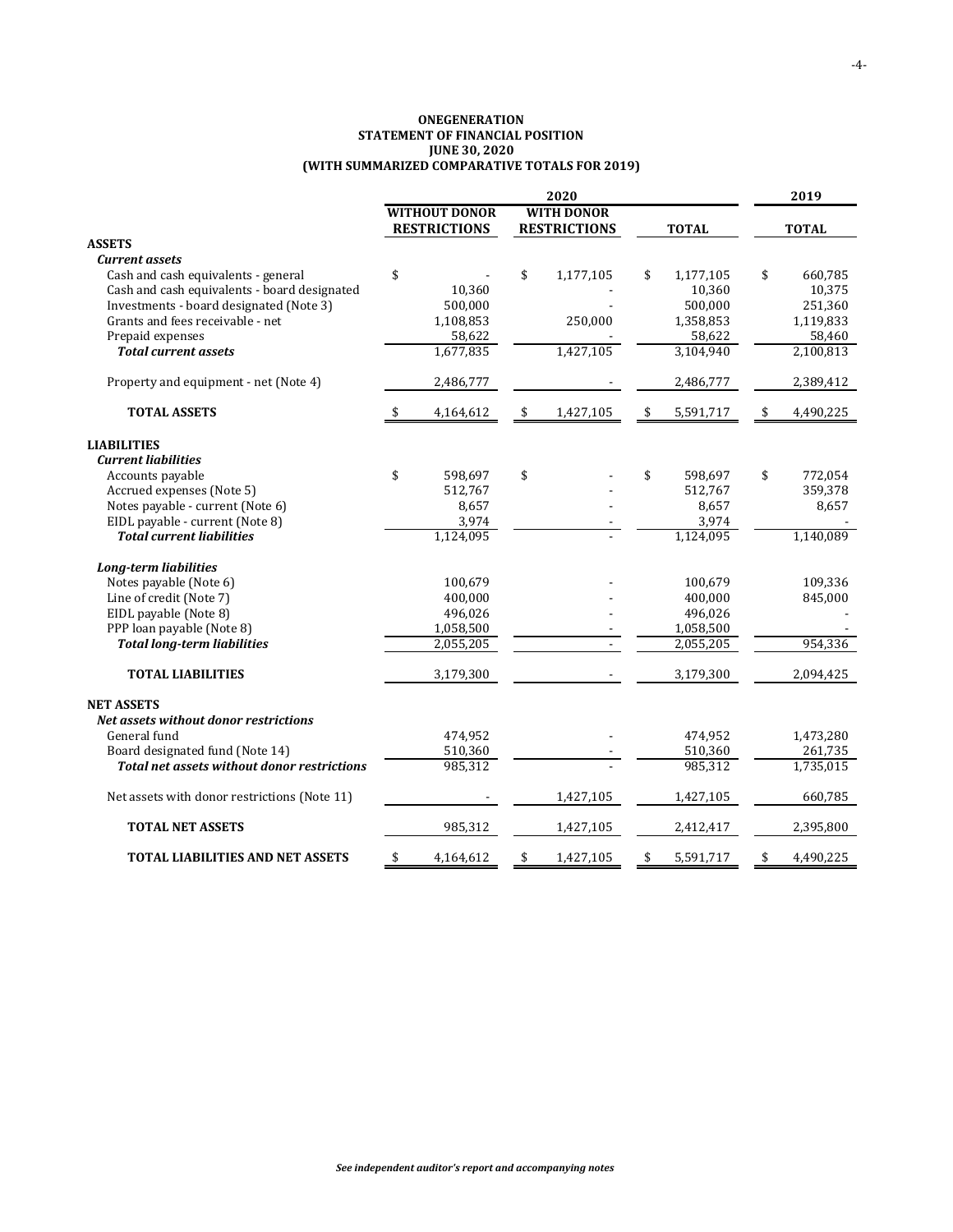#### **(WITH SUMMARIZED COMPARATIVE TOTALS FOR 2019) FOR THE YEAR ENDED JUNE 30, 2020 STATEMENT OF ACTIVITIES ONEGENERATION**

|                                                 |                      | 2019                |                 |                 |
|-------------------------------------------------|----------------------|---------------------|-----------------|-----------------|
|                                                 | <b>WITHOUT DONOR</b> | <b>WITH DONOR</b>   |                 |                 |
|                                                 | <b>RESTRICTIONS</b>  | <b>RESTRICTIONS</b> | <b>TOTAL</b>    | <b>TOTAL</b>    |
| <b>REVENUE AND SUPPORT</b>                      |                      |                     |                 |                 |
| <b>Support</b>                                  |                      |                     |                 |                 |
| Contributions                                   | \$<br>592,233        | \$<br>1,677,105     | \$<br>2,269,338 | \$<br>1,057,088 |
| Government contracts                            | 2,404,156            |                     | 2,404,156       | 2,228,606       |
| Special events                                  | 112,971              |                     | 112,971         | 164,199         |
| Program service donations                       | 106,004              |                     | 106,004         | 107,870         |
| <b>Total support</b>                            | 3,215,364            | 1,677,105           | 4,892,469       | 3,557,763       |
|                                                 |                      |                     |                 |                 |
| Revenue                                         |                      |                     |                 |                 |
| Daycare fees                                    | 2,712,026            |                     | 2,712,026       | 3,184,599       |
| Farmers market income                           | 156,334              |                     | 156,334         | 166,389         |
| Other income                                    | 367,376              |                     | 367,376         | 336,757         |
| Travel income - senior program                  | 33,788               |                     | 33,788          | 51,315          |
| Rental income                                   | 175,028              |                     | 175,028         | 332,132         |
| Interest income                                 | 1,413                |                     | 1,413           | 972             |
| <b>Total revenue</b>                            | 3,445,965            |                     | 3,445,965       | 4,072,164       |
|                                                 |                      |                     |                 |                 |
| Donated facilities (Note 13)                    | 550,120              |                     | 550,120         | 672,368         |
|                                                 |                      |                     |                 |                 |
| Net assets released from restrictions (Note 12) |                      |                     |                 |                 |
| Satisfaction of program restrictions            | 910,785              | (910, 785)          |                 |                 |
| TOTAL REVENUE, SUPPORT AND RECLASSIFICATIONS    | 8,122,234            | 766,320             | 8,888,554       | 8,302,295       |
|                                                 |                      |                     |                 |                 |
| <b>EXPENSES</b>                                 |                      |                     |                 |                 |
| <b>Program services</b>                         |                      |                     |                 |                 |
| Department of aging                             | 2,169,367            |                     | 2,169,367       | 2,012,511       |
| <b>County of Los Angeles WDACS</b>              | 127,960              |                     | 127,960         |                 |
| Childcare                                       | 2,840,959            |                     | 2,840,959       | 2,929,348       |
| Care management                                 | 483,359              |                     | 483,359         | 234,259         |
| Grandparents as parents                         | 293,539              |                     | 293,539         | 254,841         |
| Adult day health care                           | 644,225              |                     | 644,225         | 576,844         |
| Adult day social care                           | 596,468              |                     | 596,468         | 592,200         |
| Senior services                                 | 560,195              |                     | 560,195         | 467,087         |
| Farmers market                                  | 57,712               |                     | 57,712          | 61,895          |
| <b>Total program services</b>                   | 7,773,784            | $\mathbb{L}$        | 7,773,784       | 7,128,985       |
|                                                 |                      |                     |                 |                 |
| <b>Supporting services</b>                      |                      |                     |                 |                 |
| Administrative                                  | 1,028,072            |                     | 1,028,072       | 1,035,833       |
| Fund development                                | 70,081               |                     | 70,081          | 119,972         |
| <b>Total supporting services</b>                | 1,098,153            |                     | 1,098,153       | 1,155,805       |
|                                                 |                      |                     |                 |                 |
| <b>TOTAL EXPENSES</b>                           | 8,871,937            |                     | 8,871,937       | 8,284,790       |
|                                                 |                      |                     |                 |                 |
| <b>CHANGE IN NET ASSETS</b>                     | (749, 703)           | 766,320             | 16,617          | 17,505          |
| <b>NET ASSETS, Beginning of year</b>            | 1,735,015            | 660,785             | 2,395,800       | 2,378,295       |
| <b>NET ASSETS, End of year</b>                  | \$<br>985,312        | 1,427,105<br>\$     | 2,412,417<br>\$ | \$<br>2,395,800 |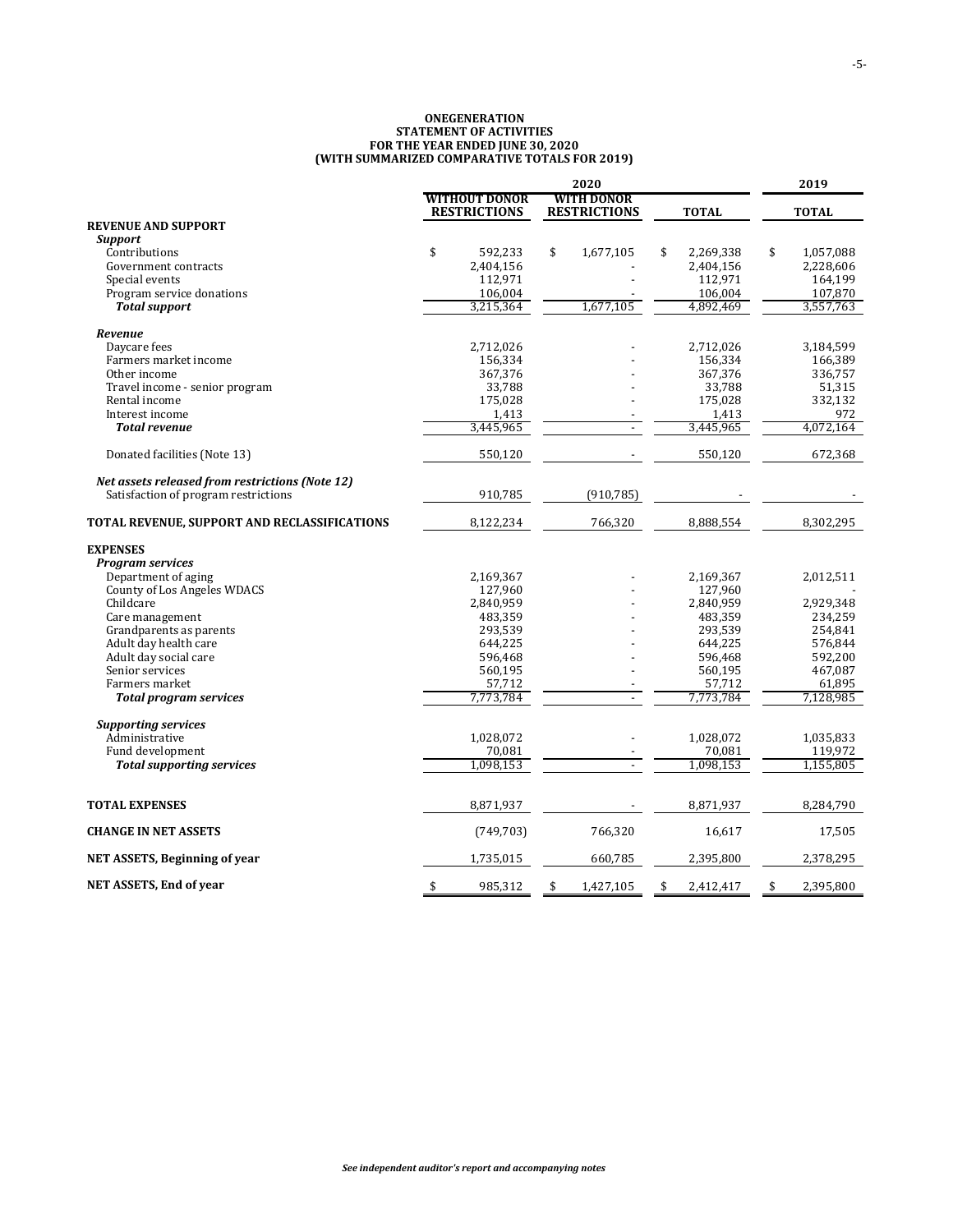#### **ONEGENERATION STATEMENT OF FUNCTIONAL EXPENSES FOR THE YEAR ENDED JUNE 30, 2020 (WITH SUMMARIZED COMPARATIVE TOTALS FOR 2019)**

|                                                                                   |                          |                                              |                      |                    |                                   |                                        | 2020                            |                          |                          |                             |                            |                     |                                              | 2019                       |
|-----------------------------------------------------------------------------------|--------------------------|----------------------------------------------|----------------------|--------------------|-----------------------------------|----------------------------------------|---------------------------------|--------------------------|--------------------------|-----------------------------|----------------------------|---------------------|----------------------------------------------|----------------------------|
|                                                                                   |                          |                                              |                      |                    |                                   | <b>Program Services</b>                |                                 |                          |                          |                             | <b>Supporting Services</b> |                     |                                              |                            |
|                                                                                   | Department of<br>Aging   | <b>County of Los</b><br><b>Angeles WDACS</b> | Childcare            | Care<br>Management | <b>Grandparents as</b><br>Parents | <b>Adult Day</b><br><b>Health Care</b> | <b>Adult Day Social</b><br>Care | <b>Senior Services</b>   | <b>Farmers Market</b>    | PROGRAM TOTAL               | Administration             | Fund<br>Development | <b>TOTAL</b>                                 | <b>TOTAL</b>               |
| Salaries<br>Payroll taxes and employee benefits<br>Total salaries, payroll taxes, | 714,899<br>-S<br>193,008 | 40,918<br>11,048                             | 1,826,358<br>389,380 | 202,252<br>43,120  | 208,745<br>44,504                 | 427,607<br>91,166                      | 406,050<br>86,570               | 322,039<br>-\$<br>67,628 | 35,075<br>7,478          | 4,183,943<br>-\$<br>933,902 | 515,771<br>- \$<br>110,942 | 48,707<br>10,384    | 4,748,421<br>$\mathbf{\hat{s}}$<br>1,055,228 | 4,356,534<br>\$<br>725,024 |
| and employee benefits                                                             | 907,907                  | 51,966                                       | 2,215,738            | 245,372            | 253,249                           | 518,773                                | 492,620                         | 389,667                  | 42,553                   | 5,117,845                   | 626,713                    | 59,091              | 5,803,649                                    | 5,081,558                  |
| Advertising and recruitment                                                       |                          |                                              | 453                  |                    |                                   | 202                                    | 140                             | 645                      | 151                      | 1,591                       | 311                        |                     | 1,902                                        | 5,407                      |
| Audit                                                                             | 16,700                   |                                              |                      |                    |                                   | $\sim$                                 | $\overline{\phantom{a}}$        |                          | $\overline{a}$           | 16,700                      | 4,800                      |                     | 21,500                                       | 24,390                     |
| Bad debt                                                                          |                          |                                              | $\sim$               |                    |                                   | (12,092)                               | (700)                           |                          |                          | (12, 792)                   |                            |                     | (12,792)                                     | 4,823                      |
| Bank charges                                                                      |                          |                                              | 4,955                |                    |                                   |                                        | $\overline{\phantom{a}}$        |                          | $\overline{\phantom{a}}$ | 4,955                       | 4,678                      |                     | 9,633                                        | 51,411                     |
| Board expenses                                                                    |                          |                                              | $\sim$               |                    |                                   |                                        | $\overline{\phantom{a}}$        |                          |                          |                             | 792                        |                     | 792                                          | 1,012                      |
| Computer expenses                                                                 |                          |                                              | 16,289               | 2,272              | 4,992                             | 3,800                                  | 3,000                           | 4,726                    | 211                      | 35,290                      | 5,573                      |                     | 40,863                                       | 32,487                     |
| Consulting                                                                        |                          |                                              |                      | 26,500             |                                   |                                        |                                 |                          |                          | 26,500                      | 5,760                      |                     | 32,260                                       | 3,230                      |
| Depreciation                                                                      | 71,006                   | 1,642                                        |                      |                    |                                   |                                        | $\sim$                          |                          |                          | 72.648                      | 200,771                    |                     | 273,419                                      | 247,366                    |
| DOA - indirect costs                                                              | 168,890                  | 11,523                                       | $\sim$               | 25,715             |                                   | $\overline{\phantom{a}}$               | $\overline{\phantom{a}}$        | $\overline{\phantom{a}}$ |                          | 206,128                     |                            |                     | 206,128                                      | 163,756                    |
| Dues and subscriptions                                                            | ٠.                       |                                              | 127                  | $\sim$             | $\sim$                            | 2,933                                  | 1,604                           | 275                      | $\overline{\phantom{a}}$ | 4,939                       | 1,657                      |                     | 6,596                                        | 5,888                      |
| Fund development                                                                  |                          |                                              |                      |                    |                                   |                                        |                                 |                          |                          |                             |                            | 6,644               | 6,644                                        | 54,633                     |
| Insurance                                                                         | 16,316                   |                                              | 16,965               | 1,844              | 1,844                             | 4,057                                  | 3,688                           | 3,319                    | 369                      | 48,402                      | 4,794                      |                     | 53,196                                       | 48,553                     |
| Interest expenses                                                                 |                          |                                              | 16,674               | 1,812              | 1,812                             | 3,987                                  | 3.625                           | 3,262                    | 362                      | 31,534                      | 4,713                      |                     | 36,247                                       | 31,036                     |
| Legal and accounting                                                              | . .                      | $\sim$                                       | 12,137               | 1,319              | 1,319                             | 2,902                                  | 2,639                           | 2,375                    | 264                      | 22,955                      | 3,430                      |                     | 26,385                                       | 18,047                     |
| Maintenance and repair                                                            | 4,000                    |                                              | 69,695               | 5,663              | 4,563                             | 9,058                                  | 7,325                           | 25,593                   | 1,733                    | 127,630                     | 45,620                     |                     | 173,250                                      | 225,035                    |
| Marketing and promotion                                                           |                          |                                              |                      |                    |                                   |                                        |                                 | 106                      | 568                      | 674                         | 6,162                      |                     | 6,836                                        | 12,451                     |
| Meals                                                                             | 629,088                  | 42,288                                       | 170,611              | 34,956             | $\sim$                            | 26,094                                 | 11,924                          | 34,724                   | $\overline{\phantom{a}}$ | 949,685                     |                            |                     | 949,685                                      | 831,529                    |
|                                                                                   | 24,400                   |                                              |                      | 6,625              | 928                               | 88                                     |                                 |                          |                          | 37,253                      | 3,219                      |                     |                                              | 37,407                     |
| Mileage                                                                           |                          |                                              | $\sim$               |                    |                                   |                                        |                                 | 5,212                    | $\overline{\phantom{a}}$ |                             |                            |                     | 40,472                                       |                            |
| Miscellaneous                                                                     |                          | $\sim$                                       | 22,377               | 2,302              | 2,432                             | 5,351                                  | 4,865                           | 4,378                    | 486                      | 42,191                      | 6,454                      |                     | 48,645                                       | 58,484                     |
| Office supplies                                                                   | 27,987                   | $\sim$                                       | 16,645               | 1,431              | 1,321                             | 5,827                                  | 4.996                           | 4,995                    | 466                      | 63,668                      | 2,944                      |                     | 66,612                                       | 85,740                     |
| Outside services/Professional fees                                                | 31,641                   | 12,607                                       | 9,650                | 91,708             | $\sim$                            | 7,293                                  | 9,679                           | 6,116                    | 228                      | 168,922                     | 19,275                     |                     | 188,197                                      | 194,709                    |
| Postage                                                                           | $\overline{\phantom{a}}$ |                                              | 1,110                | 1,029              | $\sim$                            | 35                                     | $\sim$                          |                          | $\sim$                   | 2,174                       | 4,368                      |                     | 6,542                                        | 5,686                      |
| Printing                                                                          |                          |                                              |                      |                    |                                   |                                        |                                 | 2,232                    | $\overline{\phantom{a}}$ | 2,232                       | 2,000                      |                     | 4,232                                        | 1,476                      |
| Seminars and training                                                             |                          |                                              | 14,484               | 1,188              |                                   | 1,293                                  | 527                             | 2,031                    | $\overline{\phantom{a}}$ | 19,523                      | 3,784                      |                     | 23,307                                       | 42,498                     |
| Supplies                                                                          |                          |                                              | 49,946               |                    | $\sim$                            | 3,661                                  | 3,426                           | 3,303                    | 349                      | 60,685                      |                            |                     | 60,685                                       | 51,365                     |
| Taxes, license and permits                                                        | 1,578<br>27,185          |                                              | 5,144                | 1,445              | 956                               | 138<br>2.380                           | 4,944<br>1.891                  | 2,402                    | 4,737                    | 16,541<br>45,246            | 1,069<br>3,663             |                     | 17,610<br>48,909                             | 19,025                     |
| Telephone                                                                         |                          |                                              | 8,498                |                    |                                   | 14,875                                 |                                 |                          | 489                      | 14,875                      |                            |                     | 14,875                                       | 48,614<br>19,864           |
| Transportation<br>Travel expenses                                                 |                          |                                              |                      |                    |                                   |                                        |                                 | 24,890                   | $\overline{\phantom{a}}$ | 24,890                      |                            |                     | 24,890                                       | 44,199                     |
| Utilities                                                                         | 84,920                   |                                              | 12,683               | 1,835              | 1,668                             | 3,004                                  | 2,670                           | 2,003                    | 1,167                    | 109,950                     | 6,753                      |                     | 116,703                                      | 131,364                    |
| Vehicle fuel and maintenance                                                      | 23,234                   |                                              |                      |                    |                                   |                                        |                                 |                          |                          | 23,234                      | 712                        |                     | 23,946                                       | 29,379                     |
| <b>Total expenses before</b>                                                      |                          |                                              |                      |                    |                                   |                                        |                                 |                          |                          |                             |                            |                     |                                              |                            |
| donated facilities                                                                | 2,034,852                | 120,026                                      | 2,664,181            | 453,016            | 275,084                           | 603,659                                | 558,863                         | 522,254                  | 54,133                   | 7,286,068                   | 970,015                    | 65,735              | 8,321,818                                    | 7,612,422                  |
| Donated facilities                                                                | 134,515                  | 7,934                                        | 176,778              | 30,343             | 18,455                            | 40,566                                 | 37,605                          | 37,941                   | 3,579                    | 487,716                     | 58,057                     | 4,346               | 550,119                                      | 672,368                    |

**TOTAL**

-6-

**EXPENSES** \$ 127,960 2,169,367 \$ 2,840,959 \$ 483,359 \$ 293,539 \$ 644,225 \$ 596,468 \$ 560,195 \$ 57,712 \$ 7,773,78 \$ 1,028,072 4 \$ 70,081 \$ 8,871,937 \$ 8,284,790 \$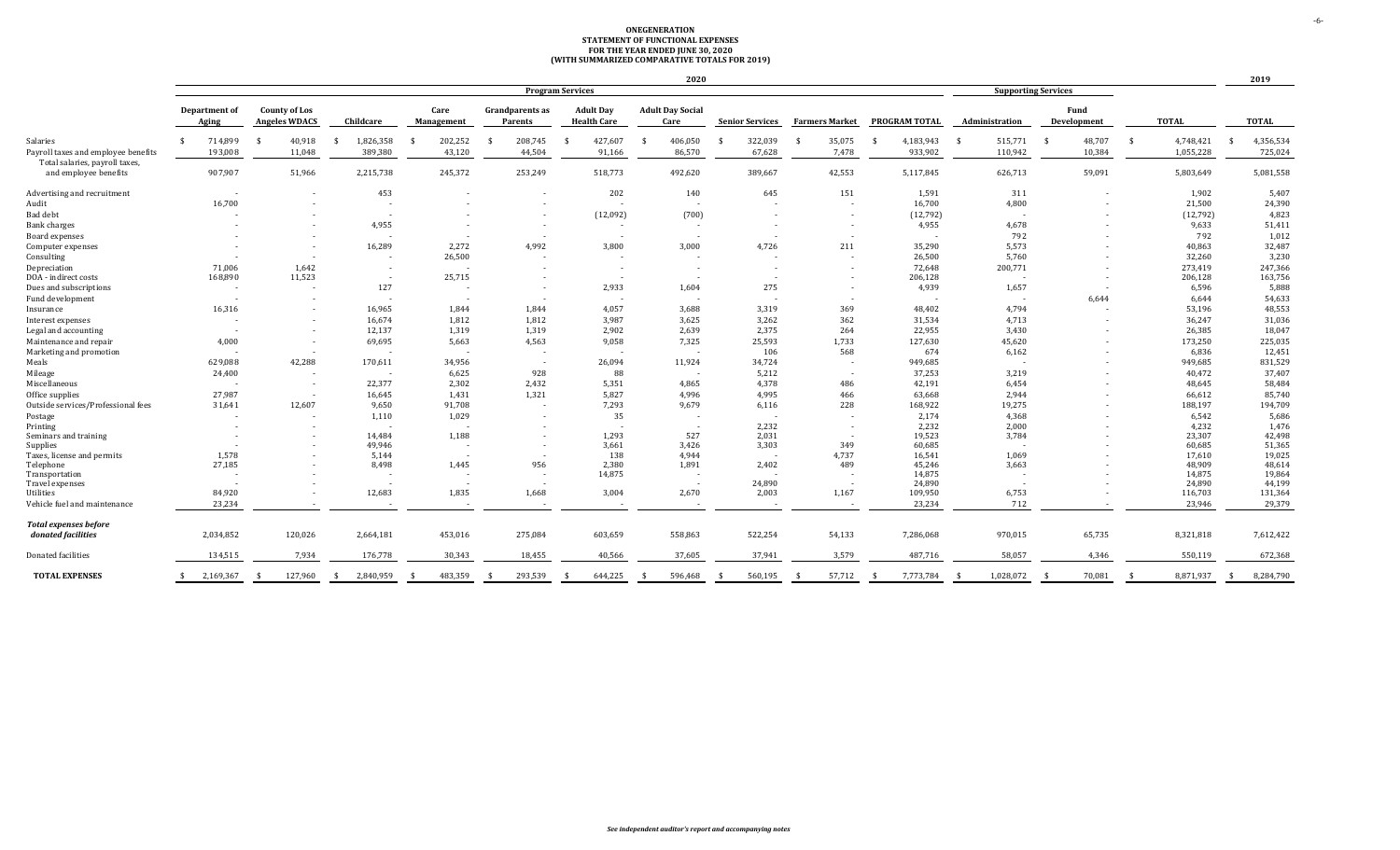#### **FOR THE YEAR ENDED JUNE 30, 2020 STATEMENT OF CASH FLOWS ONEGENERATION (WITH SUMMARIZED COMPARATIVE TOTALS FOR 2019)**

| <b>CASH FLOWS FROM OPERATING ACTIVITIES</b>                                                                                                                                                                  |    | 2020                                                     | 2019 |                                   |  |
|--------------------------------------------------------------------------------------------------------------------------------------------------------------------------------------------------------------|----|----------------------------------------------------------|------|-----------------------------------|--|
| Change in net assets                                                                                                                                                                                         | \$ | 16,617                                                   | \$   | 17,505                            |  |
| Adjustments to reconcile change in net assets to net cash<br>provided/(used) by operating activities                                                                                                         |    |                                                          |      |                                   |  |
| Depreciation<br>Change in allowance for doubtful accounts<br>Change in present value discount                                                                                                                |    | 273,419<br>(15,069)<br>3,343                             |      | 247,366<br>3,009<br>3,343         |  |
| (Increase) decrease in assets<br>Grants and fees receivable<br>Prepaid expenses                                                                                                                              |    | (223, 951)<br>(162)                                      |      | (886, 310)<br>47,123              |  |
| Increase (decrease) in liabilities<br>Accounts payable<br>Accrued expenses<br>Deferred income                                                                                                                |    | (173, 357)<br>153,389                                    |      | 508,391<br>28,162<br>(21, 280)    |  |
| Net cash provided/(used) by operating activities                                                                                                                                                             |    | 34,229                                                   |      | (52, 691)                         |  |
| <b>CASH FLOWS FROM INVESTING ACTIVITIES</b><br>Purchases of investments<br>Proceeds from maturities of investments<br>Capital expenditures                                                                   |    | (500,000)<br>251,360<br>(370, 784)                       |      | (626)<br>(239,365)                |  |
| Net cash (used) by investing activities                                                                                                                                                                      |    | (619, 424)                                               |      | (239,991)                         |  |
| <b>CASH FLOWS FROM FINANCING ACTIVITIES</b><br>Principal payments on notes payable<br>Repayments on line of credit<br>Borrowings from line of credit<br>Proceeds from EIDL payable<br>Proceeds from PPP loan |    | (12,000)<br>(845,000)<br>400,000<br>500,000<br>1,058,500 |      | (12,000)<br>(715, 100)<br>910,100 |  |
| Net cash provided by financing activities                                                                                                                                                                    |    | 1,101,500                                                |      | 183,000                           |  |
| <b>NET INCREASE/(DECREASE) IN CASH</b>                                                                                                                                                                       |    | 516,305                                                  |      | (109, 682)                        |  |
| CASH AND CASH EQUIVALENTS, beginning of year                                                                                                                                                                 |    | 671,160                                                  |      | 780,842                           |  |
| CASH AND CASH EQUIVALENTS, end of year                                                                                                                                                                       | \$ | 1,187,465                                                | \$   | 671,160                           |  |
| SUPPLEMENTAL CASH FLOW DISCLOSURES:<br>Interest paid                                                                                                                                                         | \$ | 36,247                                                   | \$   | 31,036                            |  |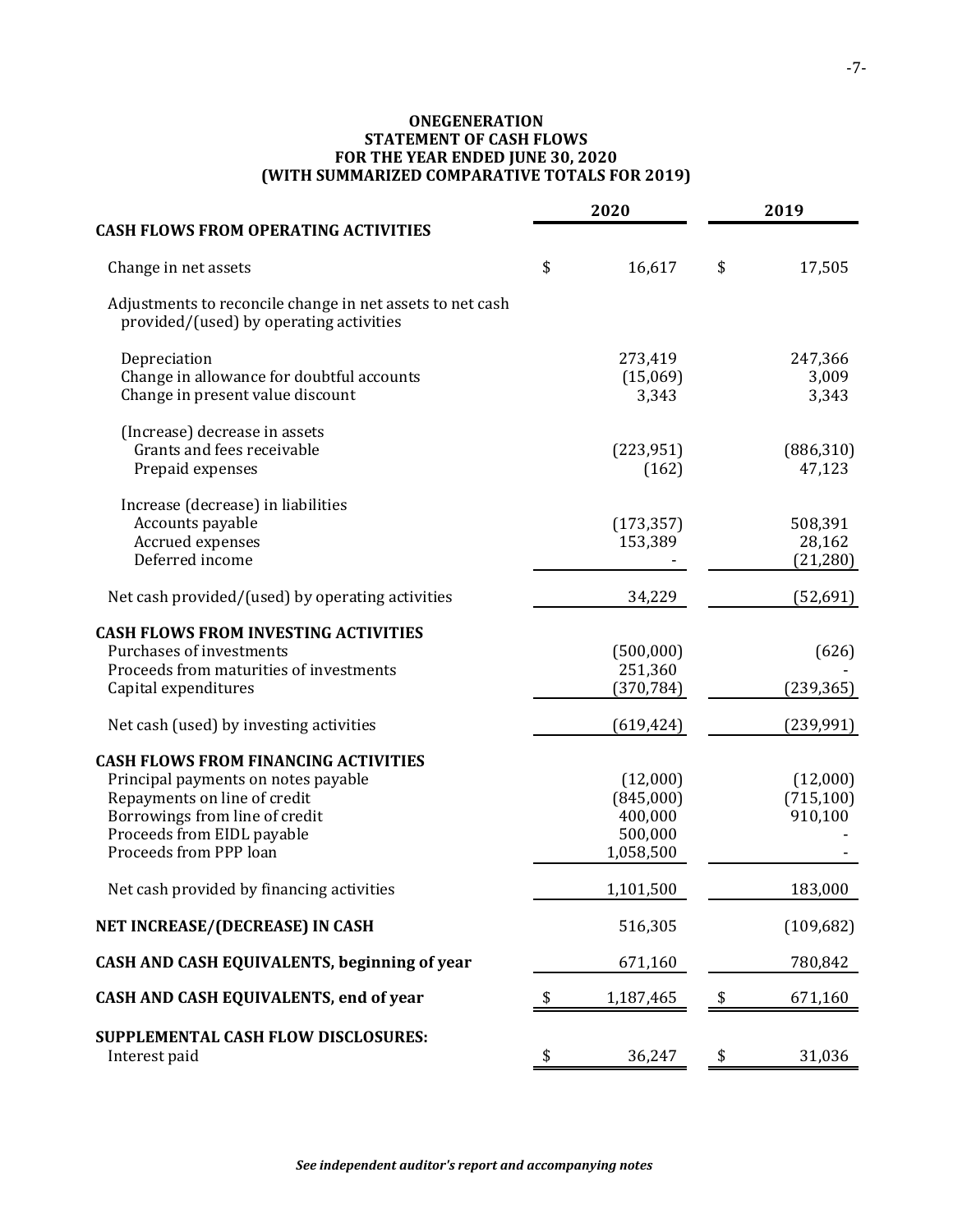#### **NOTE 1 – ORGANIZATION**

ONEgeneration (the "Organization") has as its mission the provision of exceptional senior services, childcare and caregiver services. ONEgeneration's staff and volunteers serve many thousands of families in the community. Throughout its history, ONEgeneration has continued to develop innovative programming and has expanded to meet growing needs. At the heart of this organizational growth is a dedication to a singular vision- providing intergenerational services that both allow older adults to remain independent and productive and encourage successful early childhood development.

ONEgeneration's programs include a multi-faceted Senior Enrichment Center, a social hot-lunch program, a myriad of services provided to seniors who are homebound, and ONEgeneration Daycare, the first dually accredited intergenerational program in the nation. As ONEgeneration celebrates its 44th year of community service, ONEgeneration has been recognized with a Model of Excellence designation by the United States Congress.

ONEgeneration daycare, adult daycare, and adult day health care components require scholarship support to ensure that all program participants in need of rehabilitative services are able to receive them and to enable economically disadvantaged seniors to have the same opportunity for care as those with sufficient resources. ONEgeneration daycare enables very frail older persons to remain in the community and to do so in an environment of love and vitality that improves the quality of their lives. The program also serves as an Alzheimer's daycare resource center.

The ONEgeneration daycare childcare component provides exceptional infant and toddler care, as well as enriching preschool education. Children experience the positive benefits of intergenerational love and support while developing age-appropriate skills that will prepare them to enter elementary school.

ONEgeneration Senior Enrichment Center is a multi-service center dedicated to meeting the needs of the active elderly. It addresses needs for social interaction, productive activity, legal assistance, advocacy assistance, and the many services required by older adults who are seeking to maximize their independence and quality of life. Nutrition counseling and the provision of a hot, nutritious meal every weekday helps to ensure that seniors avoid problems of malnutrition.

ONEgeneration's services to homebound elderly include home-delivered meals, grocery shopping, transportation, daily check-in calls and other services that allow seniors to continue to live in their own homes and to do so in an atmosphere of safety and health. A notable example of ONEgeneration's commitment to enhanced service to homebound seniors is the expansion of its home-delivered meals program to include weekends as well.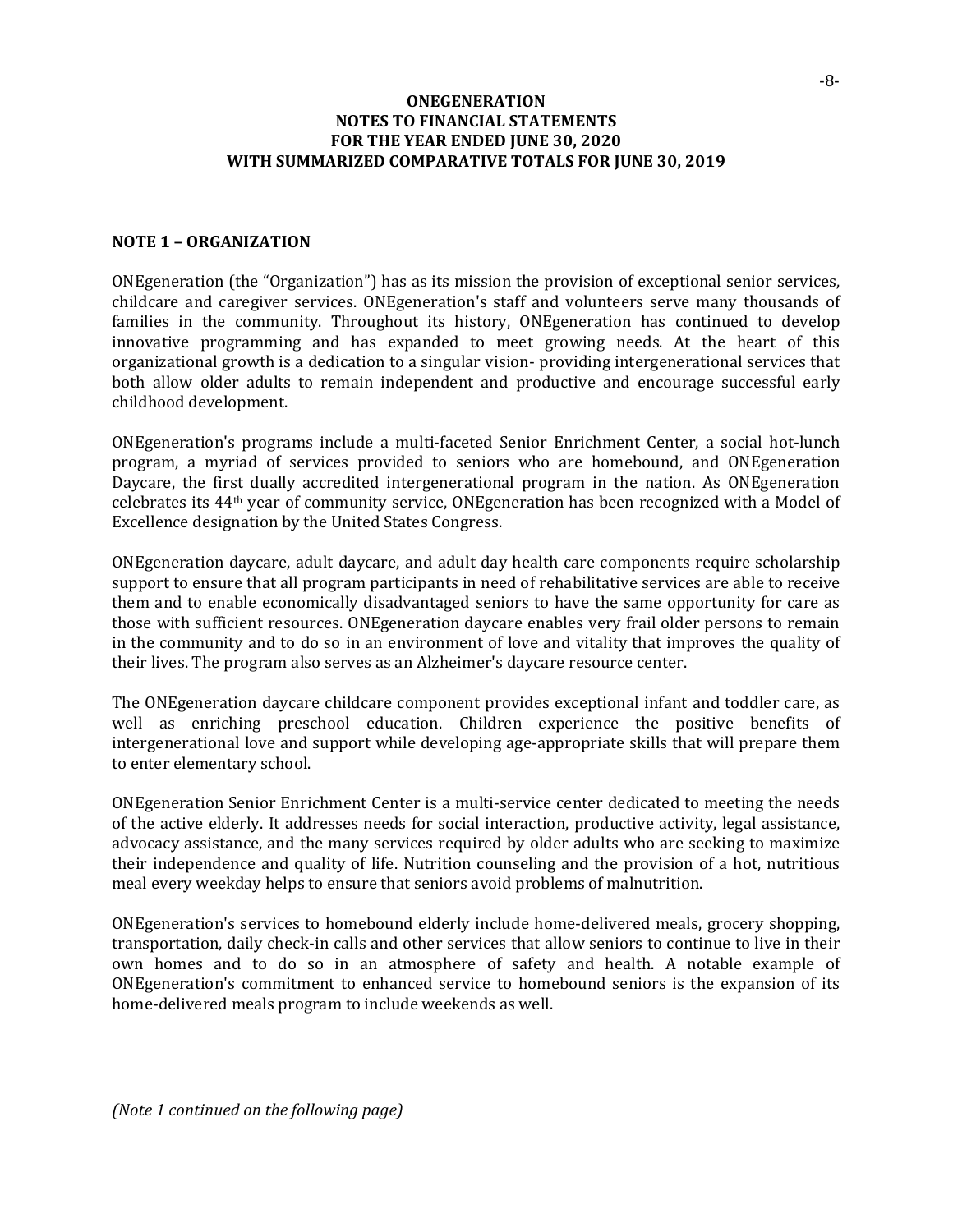#### **NOTE 1 – ORGANIZATION (Continued)**

Starting July 1, 2018, Grandparents as Parents (GAP) transitioned as a new program under ONEgeneration, as an important complement to ONEgeneration's broad intergenerational mission. GAP provides services and programs to meet the urgent and growing needs of grandparents and other relatives (kinship families) who are raising children at risk. Assistance with critical mental health crisis intervention, support groups, family activities, safety net and emergency resource referrals, education, child focused advocacy trainings and classes, and court navigation services are offered free of charge to support at risk families.

The ONEgeneration Encino Farmers Market provides active seniors with an important volunteer "job" that contributes to their quality of life while at the same time providing affordable healthy produce to the entire community. In addition, this program makes the public aware of the vital services offered by ONEgeneration.

ONEgeneration is a non-sectarian organization partially funded by the City of Los Angeles Department of Aging, the Community Development Block Grant (CDBG), private donations, bequests and membership fundraising events.

#### **NOTE 2 – SUMMARY OF SIGNIFICANT ACCOUNTING POLICIES**

This summary of significant accounting policies of the Organization is presented to assist in understanding the Organization's financial statements. The financial statements and notes are representations of the Organization's management who is responsible for their integrity and objectivity. These accounting policies conform to generally accepted accounting principles and have been consistently applied in the preparation of the financial statements.

#### **Basis of Accounting**

The financial statements of the Organization have been prepared on the accrual basis of accounting and accordingly reflect all significant receivables, payables, and other liabilities.

#### **Basis of Presentation**

The Organization is required to report information regarding its financial position and activities according to two classes of net assets: net assets without donor restrictions and net assets with donor restrictions.

*Net Assets Without Donor Restrictions –* Include government grants, program fees, contributions, fundraising, fees and other forms of unrestricted revenue and expenditures related to the general operations and fundraising efforts of the Organization.

*(Note 2 continued on the following page)*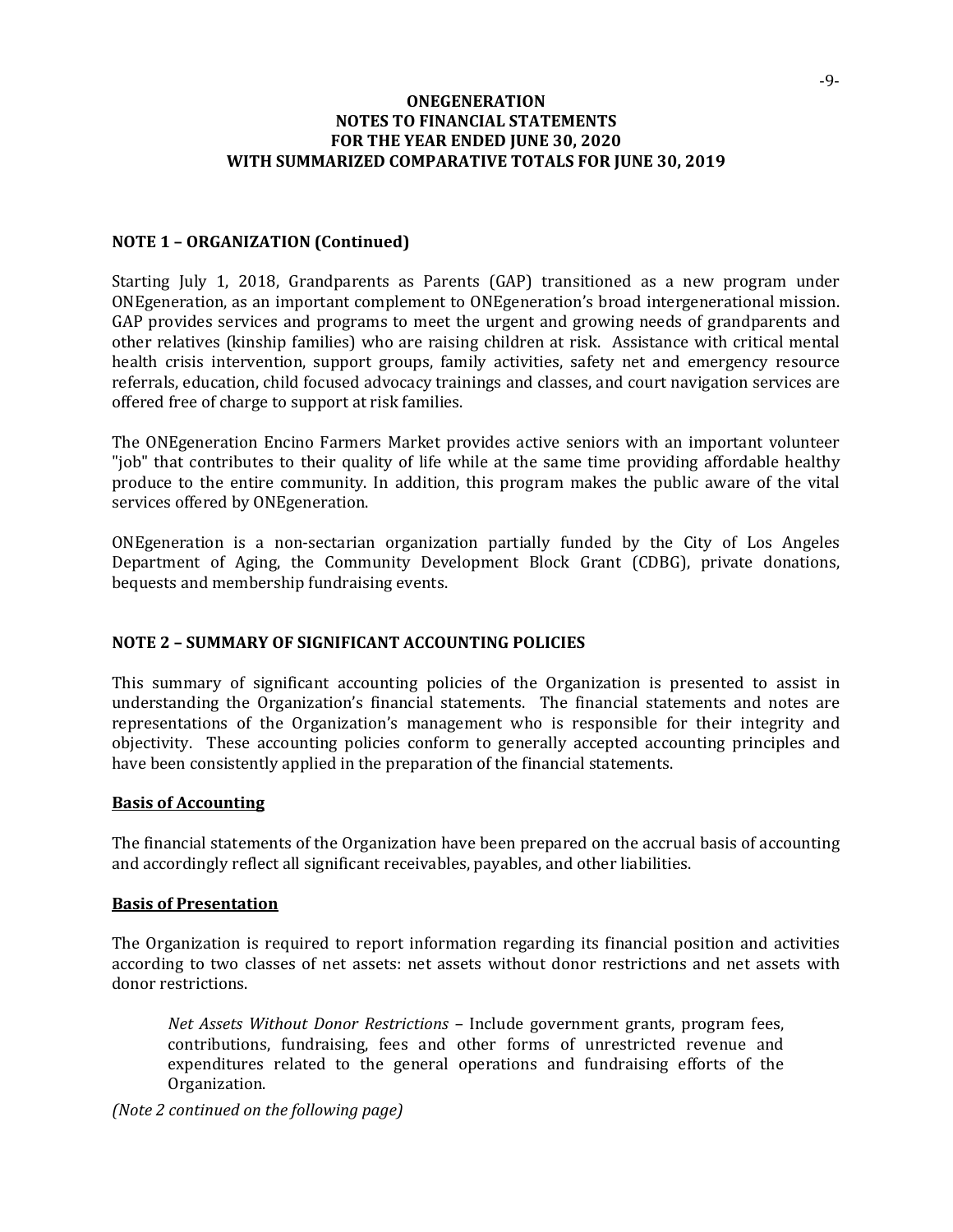#### **NOTE 2 – SUMMARY OF SIGNIFICANT ACCOUNTING POLICIES (Continued)**

#### **Basis of Presentation (Continued)**

 *Board Designated Fund –* Includes contributions, fundraising, fees and other forms of unrestricted revenue and expenditures related to unforeseen financial hardships that may befall the Organization.

*Net Assets With Donor Restrictions* – Include gifts and grants received that are restricted with respect to time or use by the donor or grantor. When the restrictions expire, the net assets of this fund are reclassified to net assets without donor restrictions. Restricted gifts and grants received are reported as unrestricted revenue if the restriction is met in the same reporting period.

#### **Comparative Financial Information**

The financial statements include certain prior year summarized comparative information in total but not by net assets class. Such information does not include sufficient detail to constitute a presentation in conformity with generally accepted accounting principles. Accordingly, such information should be read in conjunction with the Organization's financial statement for the year ended June 30, 2019, from which the summarized information was derived.

#### **Tax Status**

ONEgeneration is a nonprofit benefit corporation organized under the laws of California and, as such, is exempt from federal and state income taxes under Section  $501(c)(3)$  of the Internal Revenue Code, and corresponding state provisions. However, the Organization is subject to income taxes on any net income that is derived from a trade or business, regularly carried on, and not in furtherance of the purposes for which it was granted exemption.

The Organization's federal income tax and informational returns for tax years ending June 30, 2017 and subsequent remain subject to examination by the Internal Revenue Service. The returns for California, the Organization's most significant jurisdiction, remain subject to examination by the California Franchise Tax Board for tax years ending June 30, 2016 and subsequent.

The Organization has adopted the provisions of Accounting Standards Codification ("ASC") 740-10- 05 relating to accounting and reporting for uncertainty in income taxes. For the Organization, these provisions could be applicable to the incurrence of any unrelated business income attributable to the Organization. Because of the Organization's general tax-exempt status, the provisions of ASC 740-10-05 are not anticipated to have a material impact on the Organization's financial statements.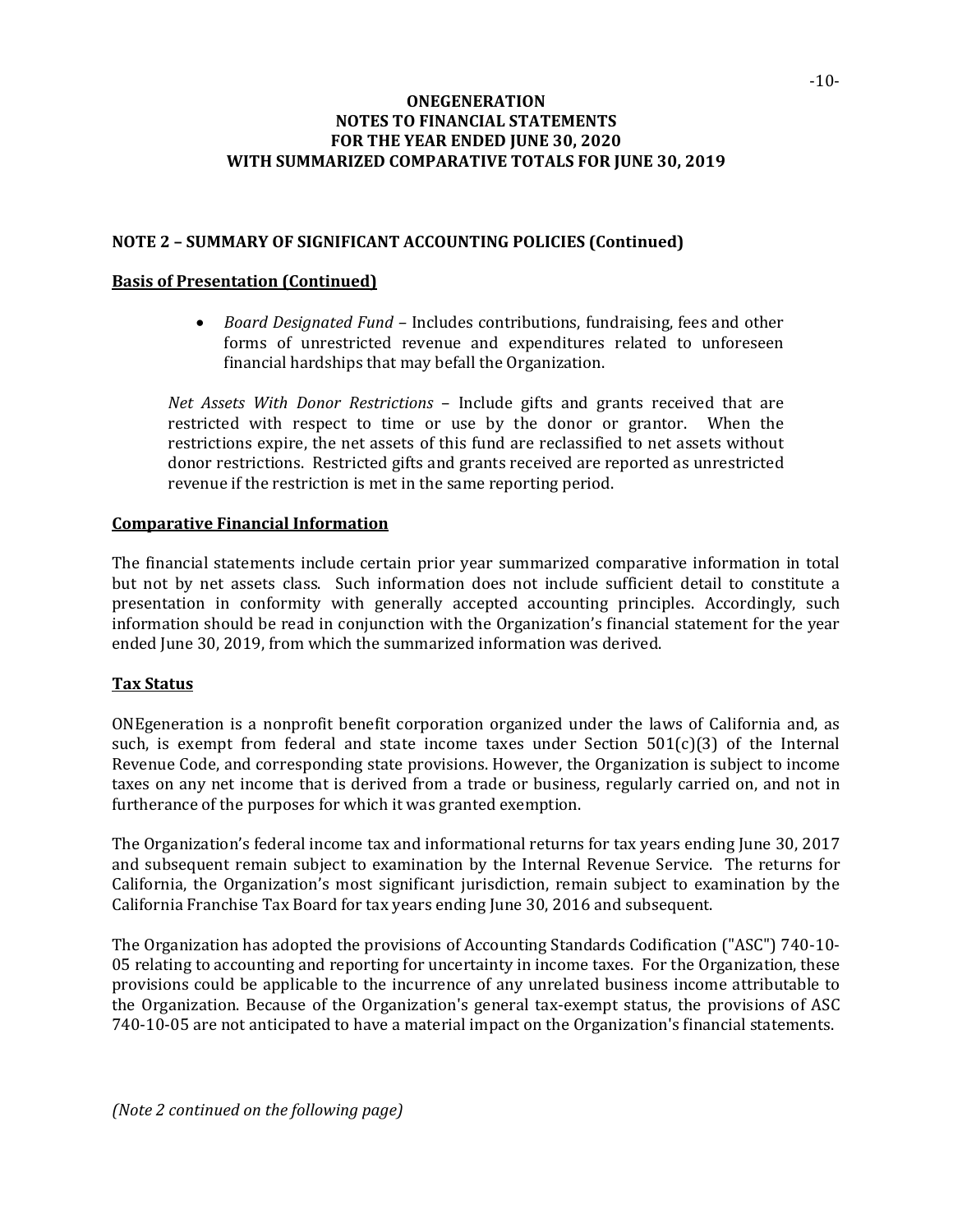#### **NOTE 2 – SUMMARY OF SIGNIFICANT ACCOUNTING POLICIES (Continued)**

#### **Estimates**

The preparation of financial statements in conformity with generally accepted accounting principles requires management to make estimates and assumptions that affect certain reported amounts and disclosures. Accordingly, actual results could differ from those estimates.

## **Cash and Cash Equivalents**

For the purpose of the financial statements, the Organization considers all investments purchased with a maturity date of three months or less to be cash equivalents. Commercial banks have FDIC coverage up to \$250,000 per depositor per bank. At June 30, 2020 and 2019 the uninsured amounts was \$697,657 and \$23,968, respectively.

## **Restricted and Unrestricted Revenue and Support**

Contributions that are restricted by the donor are reported as increases in net assets without donor restrictions if the restrictions expire (that is, when a stipulated time restriction ends, or purpose restriction is accomplished) in the reported period in which the revenue is recognized. All other donor-restricted contributions are reported as increases in net assets with donor restrictions, depending on the nature of the restrictions. When a restriction expires, net assets with donor restrictions are reclassified to net assets without donor restrictions and reported in the Statement of Activities as net assets released from restrictions.

#### **Impairment of Long‐Lived Assets and Long‐Lived Assets to be Disposed of**

Long-lived assets are reviewed for impairment whenever events or changes in circumstances indicate that the carrying amount of an asset may not be recoverable. Recoverability of assets to be held and used is measured by a comparison of the carrying amount of an asset to future net cash flows (undiscounted and without interest) expected to be generated by the asset. If such assets are considered to be impaired, the impairment amount that will be recognized is measured as the amount by which the carrying amount of the assets exceeds the fair value of the assets. Assets to be disposed of are reported at the lower of the carrying amount or fair value less costs to sell.

#### **Property and Equipment**

Property and equipment are recorded at cost if purchased and at fair value at the date of donation if donated. Repairs and maintenance are expensed as incurred and improvements of property and equipment items in excess of \$1,000 are capitalized. Depreciation and amortization are provided by use of the straight-line method over the estimated useful lives of the assets.

*(Note 2 continued on the following page)*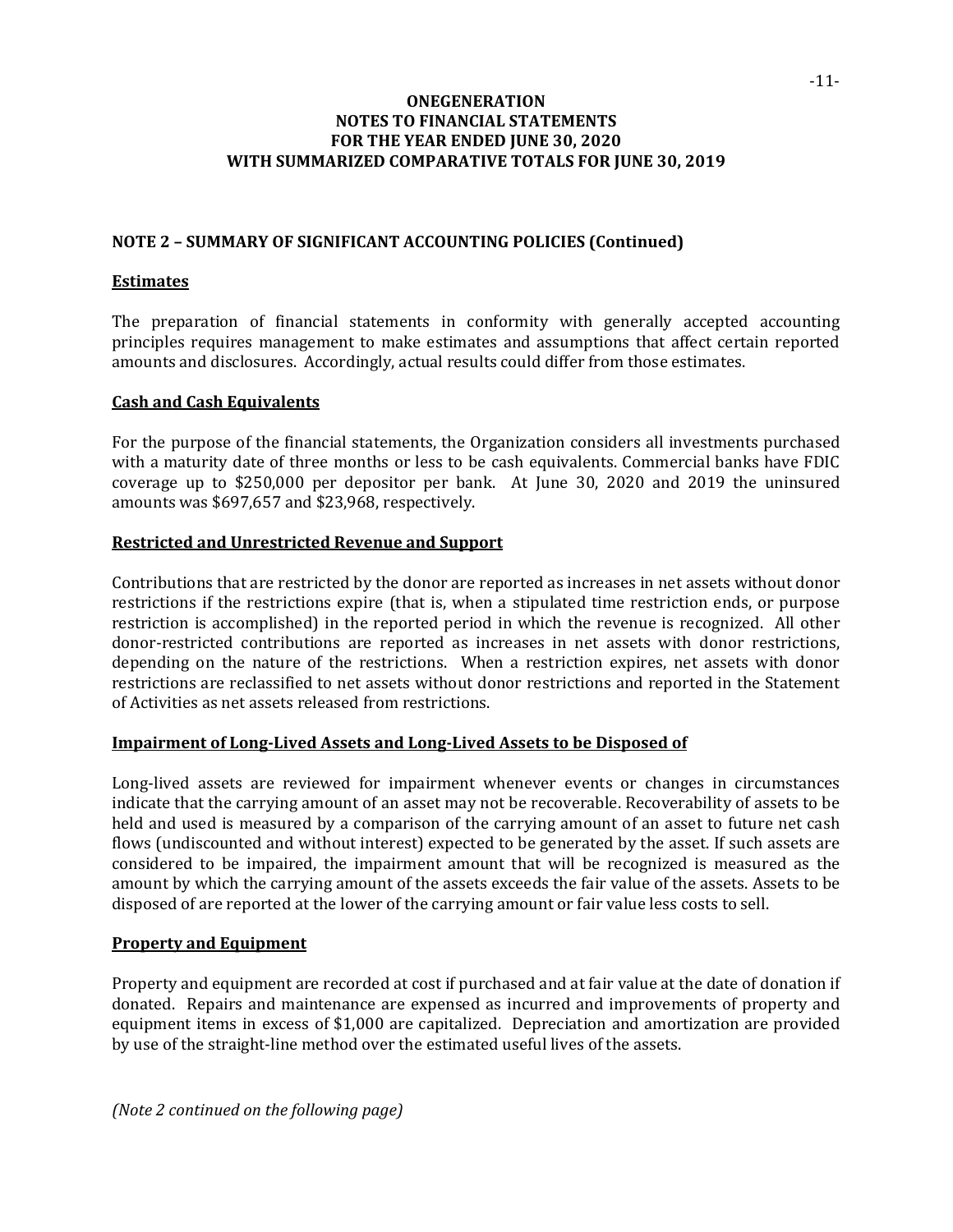#### **NOTE 2 – SUMMARY OF SIGNIFICANT ACCOUNTING POLICIES (Continued)**

#### **Grant Revenue**

The Organization receives funding through federal, state and local government grants. Grant revenue includes conditional contributions under which revenue is recognized when earned and expenses are recognized when incurred. Grant receipts from exchange transactions not earned are reported as deferred income, if any.

#### **Grants and Fees Receivable**

Grants receivable include receivables from governmental agencies based on specific contract awards for providing meals and services to seniors. At June 30, 2020 and 2019 government grants receivable were \$1,335,541 and \$1,054,142, respectively.

Fees receivable are amounts based on services billed for adult and child daycare programs. A majority of fees receivable are open billings to Medi-Cal that take several months to process while the client is getting required paperwork and testing. The Medi-Cal client will attend the daycare program during this interim waiting period to obtain necessary approvals to bill Medi-Cal. Total Medi-Cal receivables for the years ended June 30, 2020 and 2019 were \$3,707 and \$18,991, respectively.

At June 30, 2020 and 2019 other fees receivables are composed of adult daycare fees receivable of \$13,300 and \$44,989, respectively.

The allowance for doubtful accounts includes any grants and fees receivable balances that are determined to be uncollectible, along with a general reserve. The balance in the allowance for doubtful accounts as of June 30, 2020 and 2019 was \$170 and \$15,239, respectively.

#### **Vacation Leave Benefits**

Employees are credited during the current year for future vacation benefits. The expense and corresponding liability are accrued when vacations are earned rather than when vacations are paid.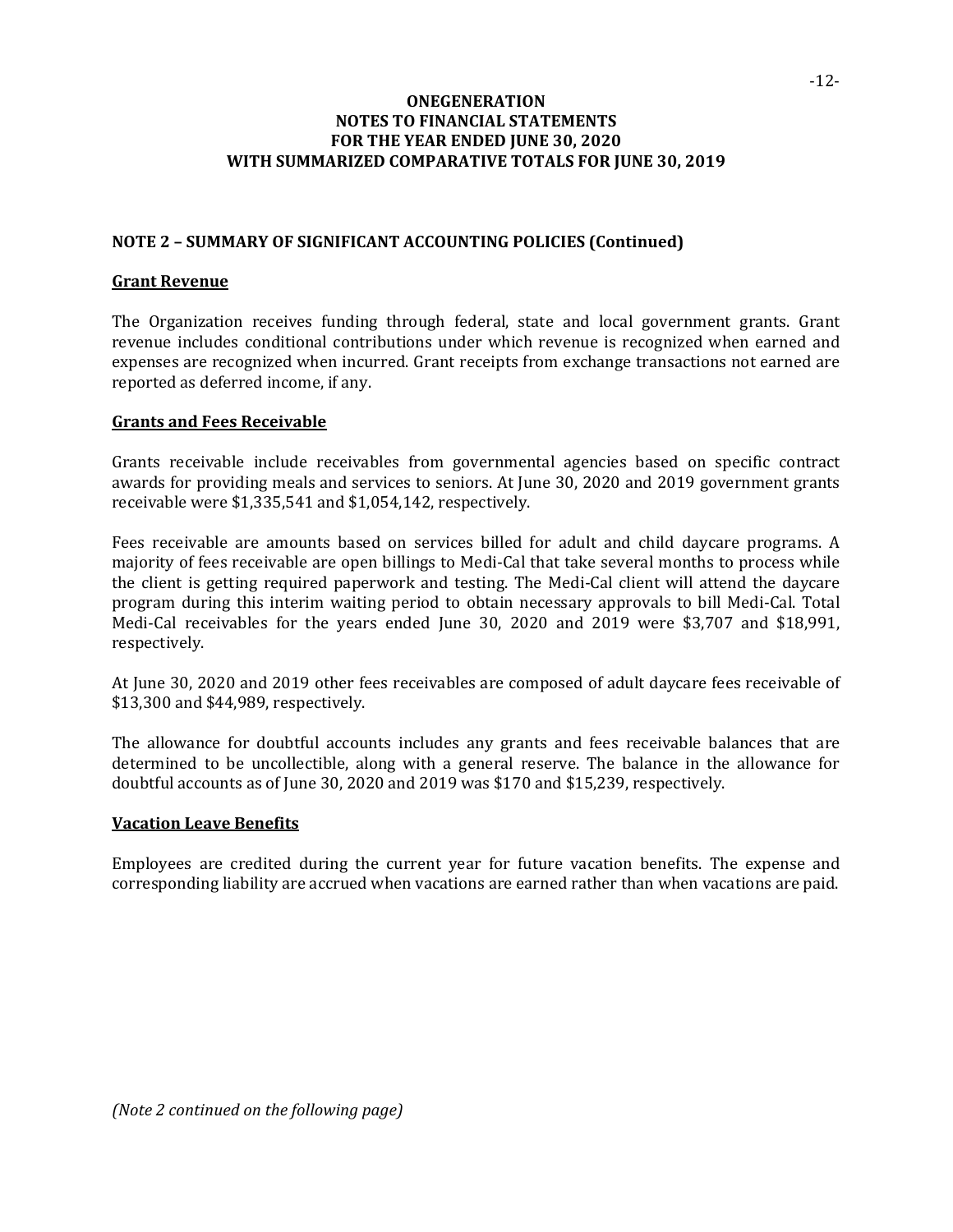#### **NOTE 2 – SUMMARY OF SIGNIFICANT ACCOUNTING POLICIES (Continued)**

#### **Risks and Uncertainties**

ONEgeneration's grants and contracts are subject to inspection and audit by the appropriate governmental funding agencies. The purpose is to determine whether program funds were used in accordance with their respective guidelines and regulations. The potential exists for disallowance of previously funded program costs. The ultimate liability, if any, which may result from these governmental audits cannot be reasonably estimated and, accordingly, ONEgeneration has no provision for the possible disallowance of program costs on its financial statements.

Conditions created by the COVID-19 environment could contribute to short-term financial challenges that adversely affect the Organization's cash flows. Specifically, there is the potential for reductions in private donations and decreased student and senior day care enrollment if program activities are forced to be significantly curtailed due to government mandated shutdowns. The Organization's Board of Directors has discussed these risks and uncertainties and has formulated alternative strategic plans to mitigate the effects of these concerns.

#### **Expense Allocation**

The financial statements report certain categories of expenses that are attributable to more than one program or supporting function. Therefore, these expenses require allocation on a reasonable basis that is consistently applied. The expenses that are allocated include salaries, payroll taxes and employee benefits which are allocated on the basis of estimates of time and effort for the Organization's personnel. The following expenses are allocated using the same percentages as the personnel costs described above because they are incurred in support of the day-to-day job functions of the Organization's employees: audit, bank charges, computer expenses, insurance, interest expenses, legal and accounting, maintenance and repair, mileage, taxes, license and permits, telephone and utilities. The following expenses are allocated using the estimated square footage of facilities used for program and supporting functions: depreciation.

#### **New Accounting Pronouncements**

*Leases* – In February 2016, the FASB issued ASU No. 2016-02, Leases (Topic 842), which requires organizations that lease assets (lessees) to recognize the assets and related liabilities for the rights and obligations created by the leases on the statement of financial position for leases with terms exceeding 12 months. ASU No. 2016-02 defines a lease as a contract or part of a contract that conveys the right to control the use of identified assets for a period of time in exchange for consideration. The lessee in a lease will be required to initially measure the right-of-use asset and the lease liability at the present value of the remaining lease payments, as well as capitalize initial direct costs as part of the right-of-use asset. ASU No. 2016-02 is effective for fiscal years beginning after December 15, 2021. Early adoption is permitted. The Organization is currently evaluating the impact that the adoption of ASU 2016-02 will have on its financial statements.

*(Note 2 continued on the following page)*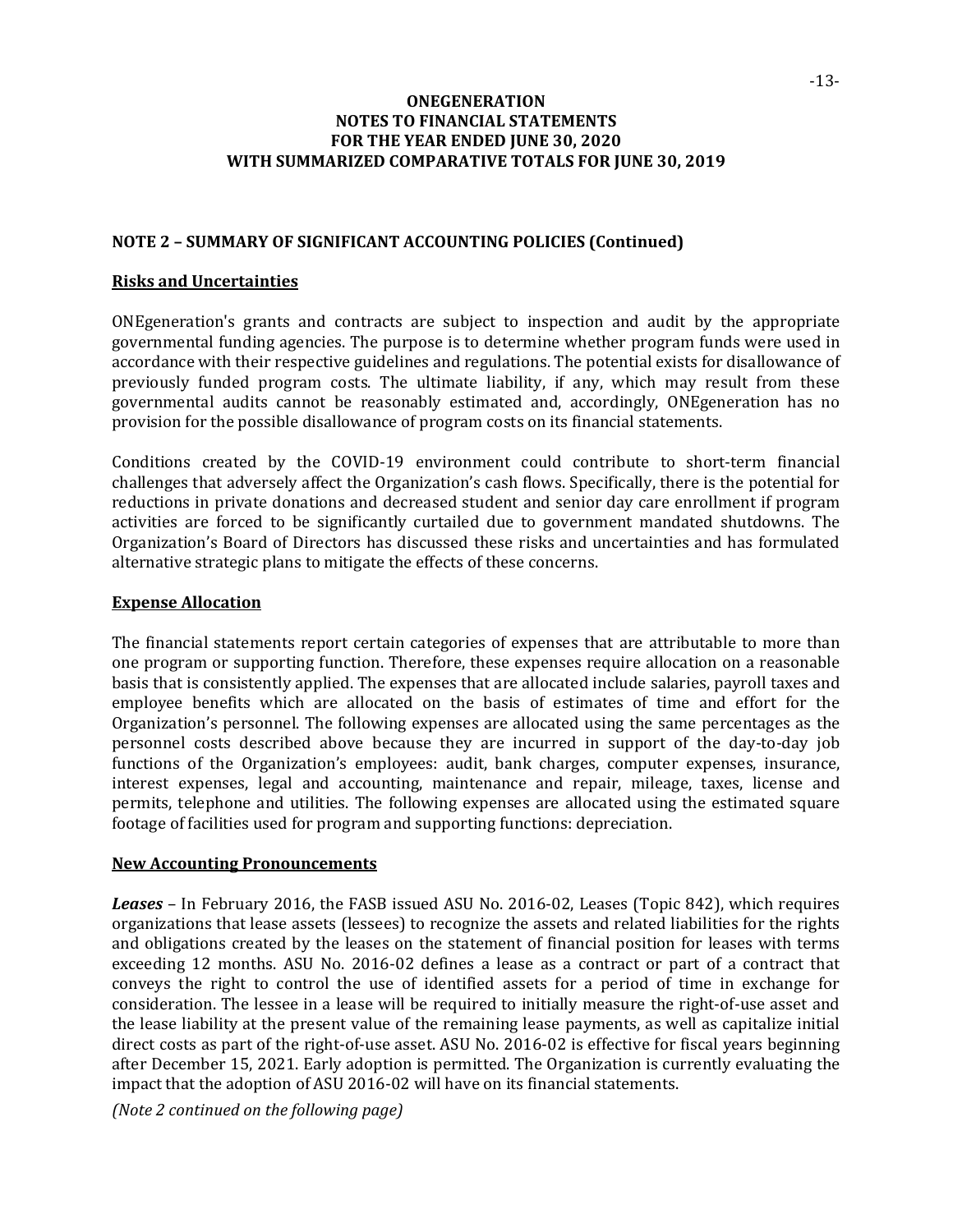#### **NOTE 2 – SUMMARY OF SIGNIFICANT ACCOUNTING POLICIES (Continued)**

*Revenue Recognition* – In May 2014, the FASB issued Accounting Standards Update (ASU) No. 2014-09, Revenue from Contracts with Customers, which supersedes most of the current revenue recognition requirements. The underlying principle is that an entity will recognize revenue to depict the transfer of goods or services to customers at an amount that the entity expects to be entitled to in exchange for those goods or services. The guidance provides a five-step analysis of transactions to determine when and how revenue is recognized. Other major provisions include capitalization of certain contract costs, consideration of time value of money in the transaction price and allowing estimates of variable consideration to be recognized before contingencies are resolved in certain circumstances. The guidance also requires enhanced disclosures regarding the nature, amount, timing, and uncertainty of revenue and cash flows arising from an entity's contracts with customers. ASU No. 2014-09 is effective for fiscal years beginning after December 15, 2019. Early adoption is not permitted. The guidance permits the use of either a retrospective or cumulative effect transition method. The Organization is currently evaluating the impact that the adoption of ASU 2014-09 will have on its financial statements.

*Guidance for Contributions Received and Made* – In June 2018, the FASB issued ASU No. 2018-08, Not-for-Profit Entities (Topic 958): Clarifying the Scope and the Accounting Guidance for Contributions Received and Made. This update requires a recipient of funds from a resource provider to determine if those funds should be classified as a reciprocal exchange transaction or as a contribution based on the value that the resource provider is receiving from the transaction. Additionally, the update requires recipient organizations to determine whether a contribution is conditional based on if the agreement includes barriers that must be overcome, and either a right of return of assets transferred, or a right of release of a resource provider's obligation to transfer assets. If the agreement includes both characteristics, the recipient is not entitled to the transferred assets, and therefore does not recognize the associated revenues, until the barrier is overcome. ASU No. 2018-08 is effective for fiscal years beginning after December 15, 2018. Early adoption is permitted. The Organization has adopted ASU 2018-08 in these financial statements on a retrospective basis. No adjustments to net assets as of July 1, 2019 was necessary and adoption of the new guidance did not have a material impact on the Organization's financial statements.

#### **NOTE 3 – FAIR VALUE MEASUREMENTS**

The Organization has adopted the provisions of ASC 820-10, for fair value measurements of financial assets and financial liabilities, and for fair value measurements of non-financial items that are recognized and disclosed at fair value in the financial statements on a recurring basis. ASC 820- 10 defines fair value as the price that would be received to sell an asset or paid to transfer a liability in an orderly transaction between market participants at the measurement date.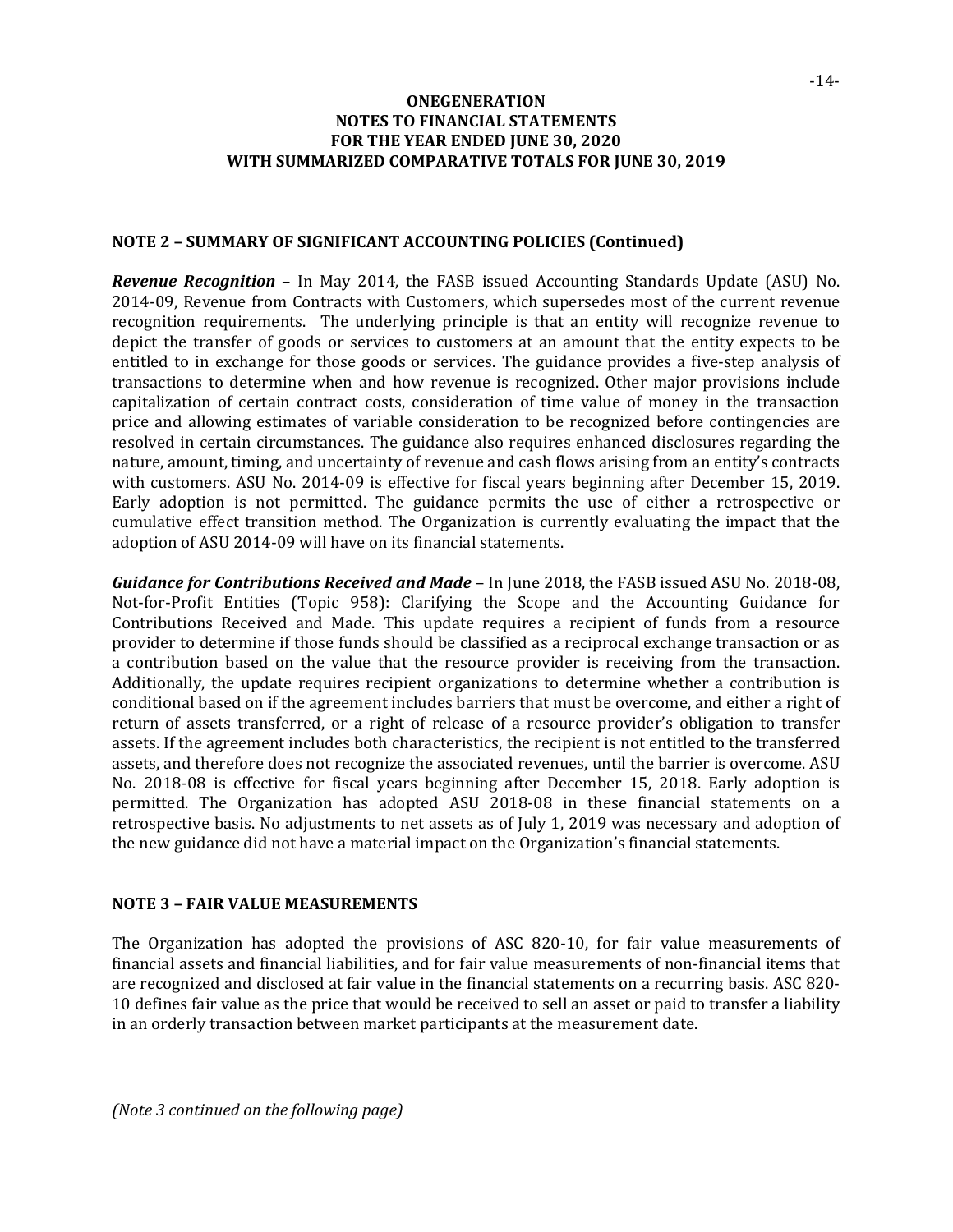#### **NOTE 3 – FAIR VALUE MEASUREMENTS (Continued)**

The assets that are recorded at fair value on a recurring basis are investments in mutual funds. The Organization has no financial liabilities or non-financial items that are recorded at fair value on a recurring basis.

ASC 820-10 establishes a three-level fair value hierarchy that describes the inputs that are used to measure the fair values of respective assets and liabilities:

- Level 1: fair values are based on quoted prices in active markets for identical assets and liabilities. The Organization's Level 1 assets consist of certificates of deposit with maturities greater than 3 months.
- Level 2: fair values are based on observable inputs that include: quoted market prices for similar assets or liabilities; quoted market prices that are not in an active market; or other inputs that are observable in the market and can be corroborated by observable market data for substantially the full term of the asset. The Organization does not hold any Level 2 assets.
- Level 3: fair values are calculated by the use of pricing models and/or discounted cash flow methodologies and may require significant management judgment or estimation. These methodologies may result in a significant portion of the fair value being derived from unobservable data. The Organization does not hold any Level 3 assets.

Fair value estimates are made at a specific point in time, based on available market information and judgments about the financial asset, including estimates of timing, amount of expected future cash flows, and the credit standing of the issuer. In some cases, the fair value estimates cannot be substantiated by comparison to independent markets. In addition, the disclosed fair values may not be realized in the immediate settlement of the financial asset. In addition, the disclosed fair values do not reflect any premium or discount that could result from offering from sale at one time an entire holding of a particular financial asset. Potential taxes and other expenses that would be incurred in an actual sale or settlement are not reflected in amounts disclosed.

The following tables set forth by level, within the fair value hierarchy, the Organization's assets at fair value as of June 30, 2020 and 2019.

|                         |         | Assets at Fair Value as of June 30, 2020 |                          |         |
|-------------------------|---------|------------------------------------------|--------------------------|---------|
|                         | Level 1 | Level 2                                  | Level 3                  | Total   |
| Certificates of deposit | 500,000 | $\overline{\phantom{0}}$                 | $\overline{\phantom{0}}$ | 500,000 |

# *Assets at Fair Value as of June 30, 2020*

*(Note 3 continued on the following page)*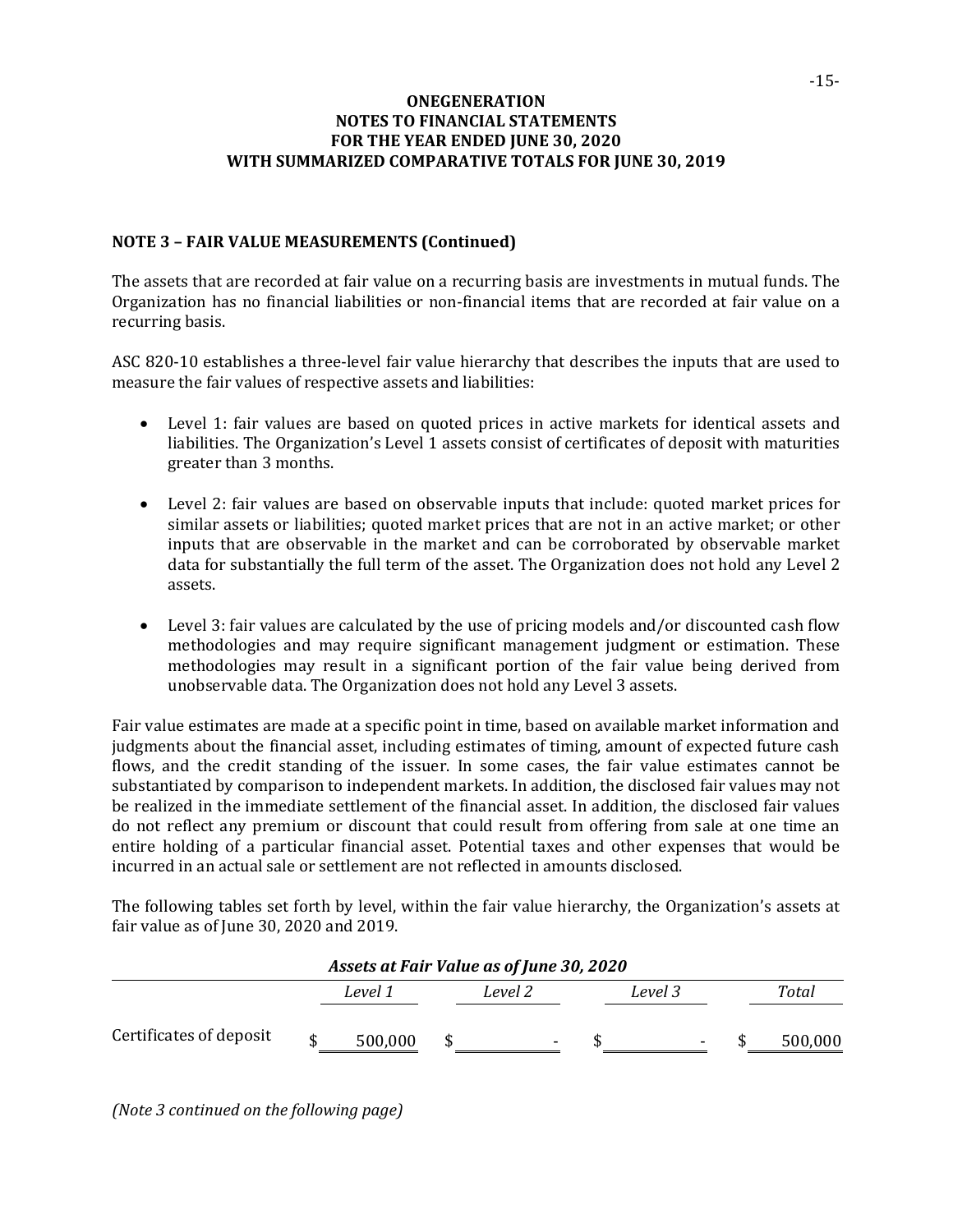## **NOTE 3 – FAIR VALUE MEASUREMENTS (Continued)**

|                         | Assets at Fair Value as of June 30, 2019 |         |  |         |                          |         |
|-------------------------|------------------------------------------|---------|--|---------|--------------------------|---------|
|                         | Level 1                                  | Level 2 |  | Level 3 |                          | Total   |
| Certificates of deposit | 251,360                                  |         |  |         | $\overline{\phantom{a}}$ | 251,360 |

# **NOTE 4 – PROPERTY AND EQUIPMENT**

Property and equipment consisted of the following at June 30:

|                                |               | <b>Estimated</b><br><b>Useful Lives</b> |                         |             |
|--------------------------------|---------------|-----------------------------------------|-------------------------|-------------|
|                                | <b>Method</b> | (Years)                                 | 2020                    | 2019        |
| Furniture and fixtures         | Straight-line | $5 - 24$                                | \$<br>1,055,977<br>- \$ | 1,000,116   |
| Vehicles                       | Straight-line | 7                                       | 274,162                 | 222,160     |
| Buildings and improvements     | Straight-line | $5 - 40$                                | 4,239,283               | 3,976,363   |
|                                |               |                                         | 5,569,422               | 5,198,639   |
| Less: accumulated depreciation |               |                                         | (3,082,645)             | (2,809,227) |
|                                |               |                                         | \$<br>2,486,777         | 2,389,412   |

Depreciation expense for the years ended June 30, 2020 and 2019 was \$273,419 and \$247,366, respectively.

#### **NOTE 5 – ACCRUED EXPENSES**

The Organization's accrued expense balance consists of the following categories at June 30:

|                             | 2020       | 2019    |
|-----------------------------|------------|---------|
| Payroll and payroll taxes   | 185,649 \$ | 195,493 |
| Vacation                    | 185,533    | 160,363 |
| Unemployment claims reserve | 139,505    |         |
| <b>Other</b>                | 2,080      | 3,522   |
|                             | 512,767    | 359,378 |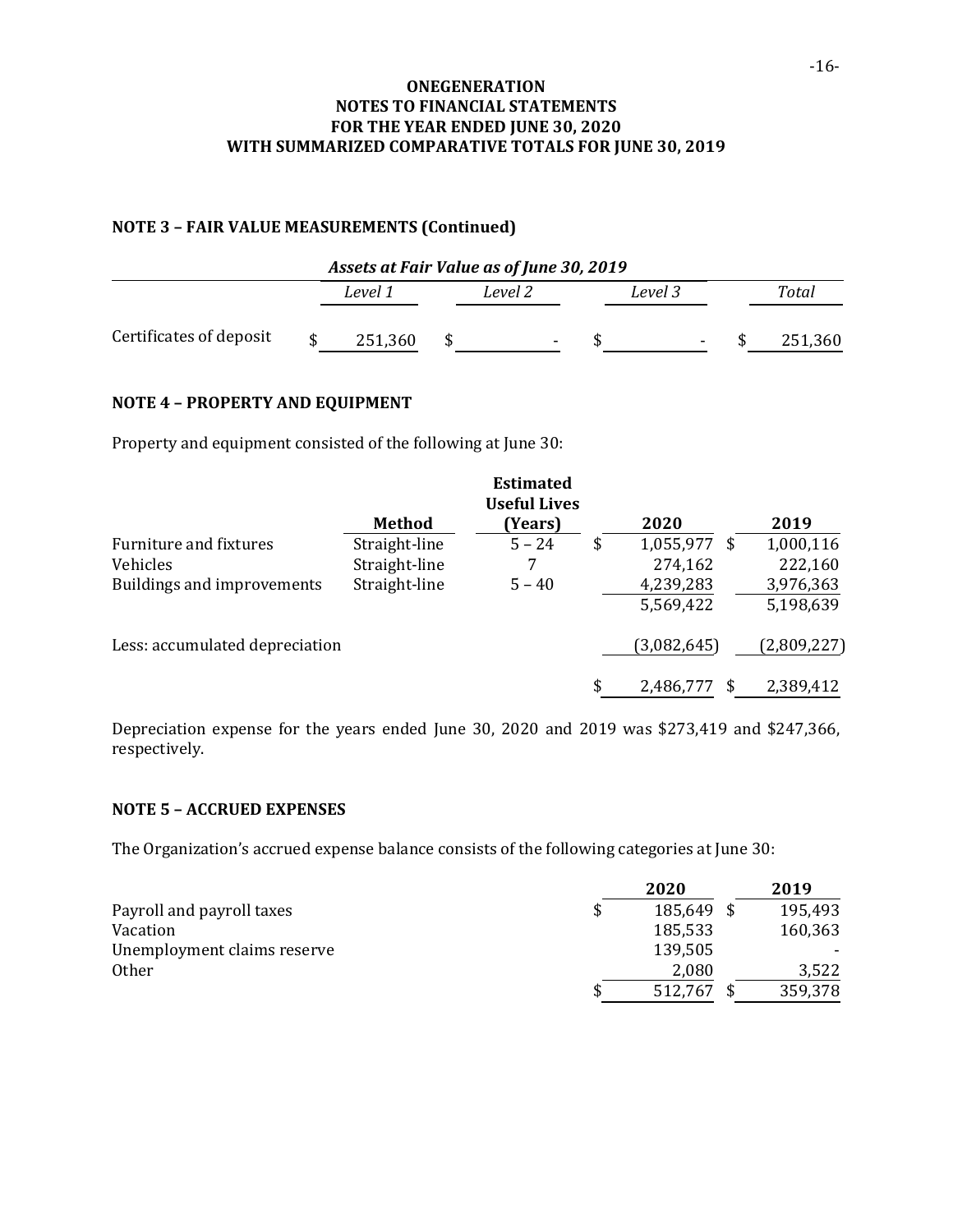#### **NOTE 6 – NOTES PAYABLE**

On May 1, 2013, ONEgeneration entered into a promissory note and loan agreement with a third party whereby its proceeds were used for the purchase of two prefabricated structured modular units. The note was for \$204,000 which includes payments of \$1,000 per month for 10 years and an \$84,000 balloon payment due on May 1, 2023. There was no stated interest for the note. Therefore, the note was accounted for using an imputed interest rate of 2.57%. The present value of the note as of June 30, 2020 and 2019 was \$109,336 and \$117,993, respectively.

The present value of the note is as follows as of June 30:

|                                  | 2020       | 2019     |
|----------------------------------|------------|----------|
| Face amount of the note          | 119.000 \$ | 131,000  |
| Present value discount           | (9,664)    | (13,007) |
| Present value of future payments | 109,336 \$ | 117.993  |

The following is a schedule of the future minimum principal for the Organization's notes payable as of June 30, 2020:

Years ending June 30:

| 2021 | ۰D | 8,657   |
|------|----|---------|
| 2022 |    | 8,657   |
| 2023 |    | 92,022  |
|      | \$ | 109,336 |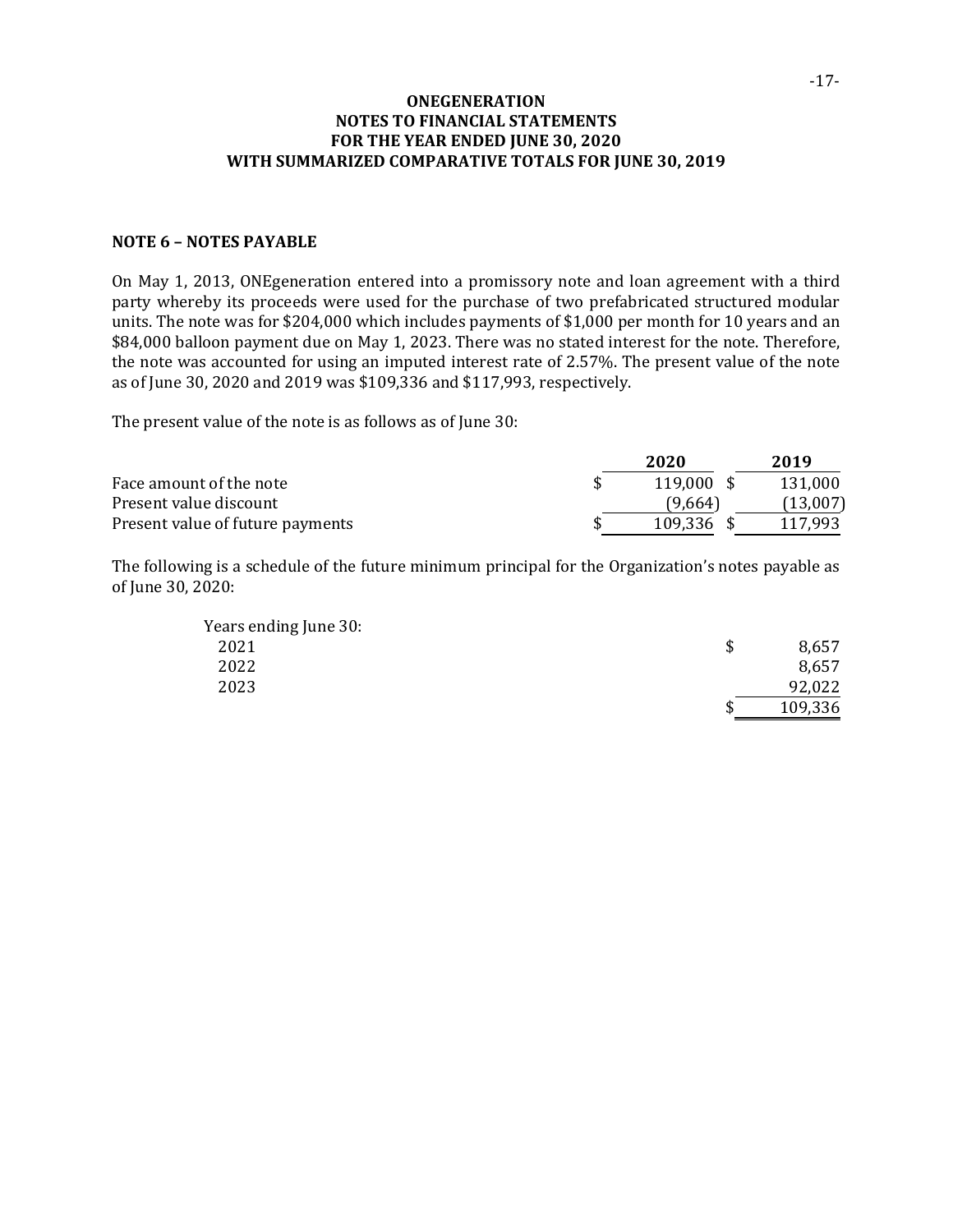#### **NOTE 7 – LINE OF CREDIT AND SUBSEQUENT EVENT**

ONEgeneration has two revolving line of credit agreements with a bank. Under the terms of the agreement for the first line of credit, the cap amount was \$100,000. The line of credit bears interest at a variable rate determined as the Prime Rate plus 0.75 basis points per annum (3.25% as of June 30, 2020). The line of credit originally expired on November 20, 2017 with an option to renew the agreement in order to extend the maturity date. On September 15, 2017 the Organization signed an extension agreement with the bank to extend the maturity date to November 20, 2018 and increase the cap amount to \$400,000. On November 21, 2018 the organization signed an extension agreement with the bank to extend the maturity date to November 20, 2019 and the cap amount increased to \$600,000. On November 12, 2019 the Organization signed and extension agreement to extend the maturity date to May 20, 2020. On May 7, 2020 the Organization signed an extension agreement with the bank to extend the maturity date to November 20, 2020 and decrease the cap amount to \$300,000. Borrowings are secured by substantially all of the assets of ONEgeneration. At June 30, 2020 and 2019, the Organization had none and \$595,000 outstanding under this line of credit, respectively.

The second revolving line of credit had a maximum borrowing limit of \$100,000. The line of credit bears interest at a fixed rate of 2.12%. The line of credit was set to expire on June 30, 2017; however, on June 19, 2017 the Organization signed an extension agreement with the bank to extend the maturity date to December 29, 2017, increased the cap amount to \$200,000, and increased the interest rate to 2.22%. On January 4, 2018 the Organization signed an extension agreement with the bank to extend the maturity date to June 28, 2018 and increase the cap amount to \$250,000. On June 29, 2018 the Organization signed an extension agreement with the bank to extend the maturity date to December 28, 2018. On December 18, 2018 the Organization signed an extension agreement with the bank to extend the maturity date to June 28, 2019. On June 27, 2019 the Organization signed an extension agreement with the bank to extend the maturity date to December 28, 2019, with a rate of 2% over the index. On November 26, 2019 the Organization signed an extension agreement with the bank to extend the maturity date to June 26, 2020. On May 7, 2020 the Organization signed an extension agreement with the bank to extend the maturity date to December 26, 2020 and increase the cap amount to \$500,000. Borrowings are collateralized by a security interest in a Certificate of Deposit of \$500,000 that is under deposit with the same bank. At June 30, 2020 and 2019, ONEgeneration had \$400,000 and \$250,000 outstanding under this line of credit, respectively.

As of the date of this report, the Organization was in negotiations with the bank to extend the maturity dates on these lines of credit.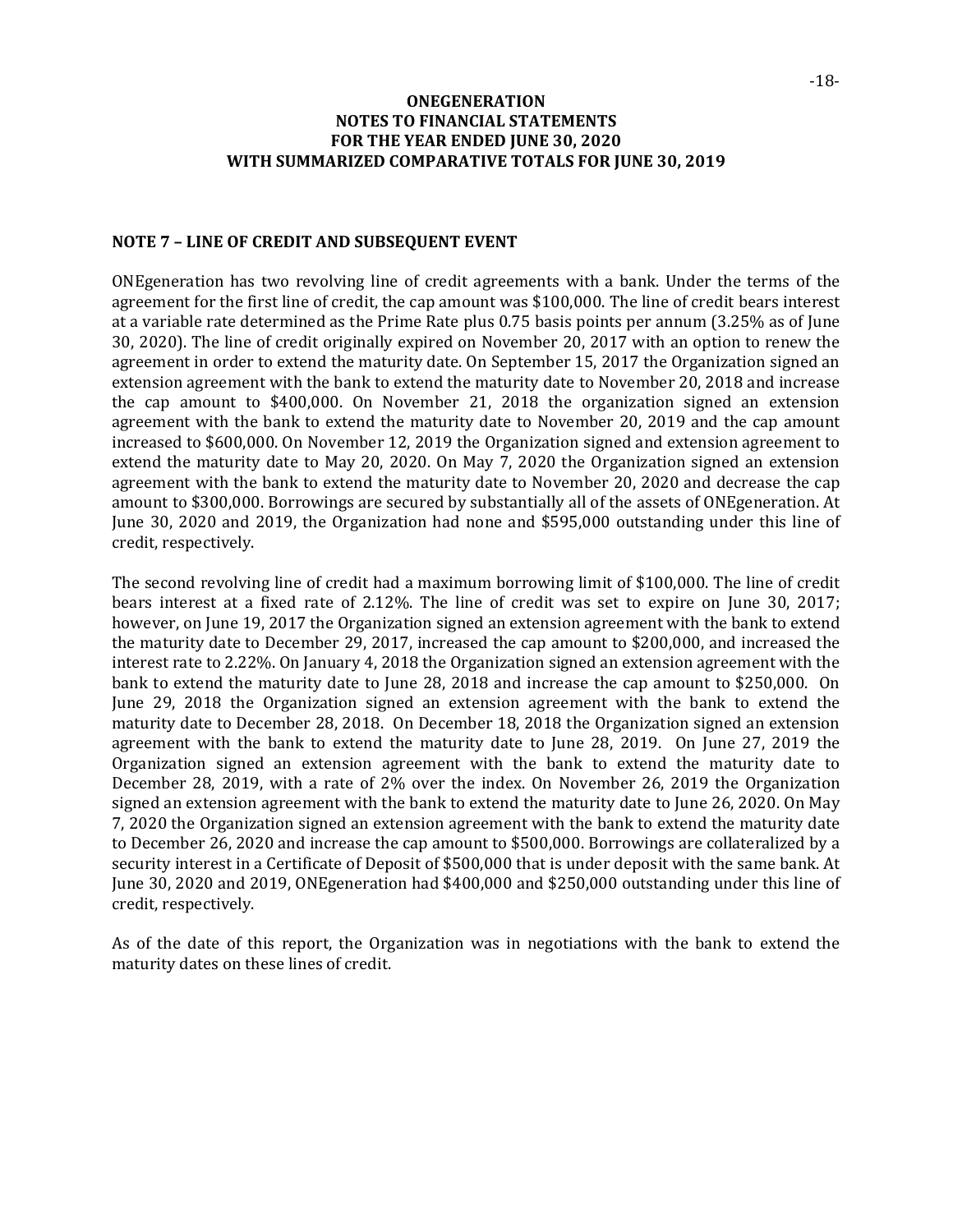#### **NOTE 8 – PPP LOAN AND EIDL NOTES PAYABLE**

#### **PPP Loan**

On April 8, 2020, the Organization received loan proceeds in the amount of \$1,058,500 under the Paycheck Protection Program ("PPP"). The PPP, established as part of the Coronavirus Aid, Relief and Economic Security Act ("CARES Act"), provides for loans to qualifying businesses for amounts up to 2.5 times of the average monthly payroll expenses of the qualifying business. The loans and accrued interest are forgivable after twenty-four weeks as long as the borrower uses the loan proceeds for eligible purposes, including payroll, benefits, rent and utilities, and maintains its payroll levels. The amount of loan forgiveness will be reduced if the borrower terminates employees or reduces salaries during the twenty-four-week period. The unforgiven portion of the PPP loan is payable over two years at an interest rate of 1%, with a deferral of payments for the first six months. The Organization intends to use the proceeds for purposes consistent with the PPP. While the Organization currently believes that its use of the loan proceeds will meet the conditions for forgiveness of the loan, it cannot assure that it will not take actions that could cause the Organization to be ineligible for forgiveness of the loan, in whole or in part. As of the date of this report the Organization has not yet submitted its application for forgiveness of its PPP loan.

Since the Organization has not applied for full or partial forgiveness of its PPP Loan and has not yet, as of the date of this report, determined if it met all of the eligibility requirements for forgiveness, the proceeds for the loan are accounted for under the debt model per ASC 470. Therefore, the funds from the PPP Loan are accounted for as a loan until the eligibility requirements for forgiveness have been determined. The refundable conditions of the loan are expenditure of qualifying business expenses outlined above during the covered period elected by the Organization.

#### **EIDL Loan**

Additionally, on March 31, 2020 the Company received a \$500,000 fixed rate loan under the Economic Injury Disaster Loan ("EIDL") program. The fixed rate loan accrues interest at 2.75% per annum and is payable in monthly installments of principal and interest of \$2,136 starting in March 2021. The EIDL Loan is due as follows for the periods ended June 30:

| Years ending June 30: |               |
|-----------------------|---------------|
| 2021                  | 3,974<br>\$   |
| 2022                  | 12,144        |
| 2023                  | 12,482        |
| 2024                  | 12,829        |
| 2025                  | 13,187        |
| Thereafter            | 445,384       |
|                       | 500,000<br>\$ |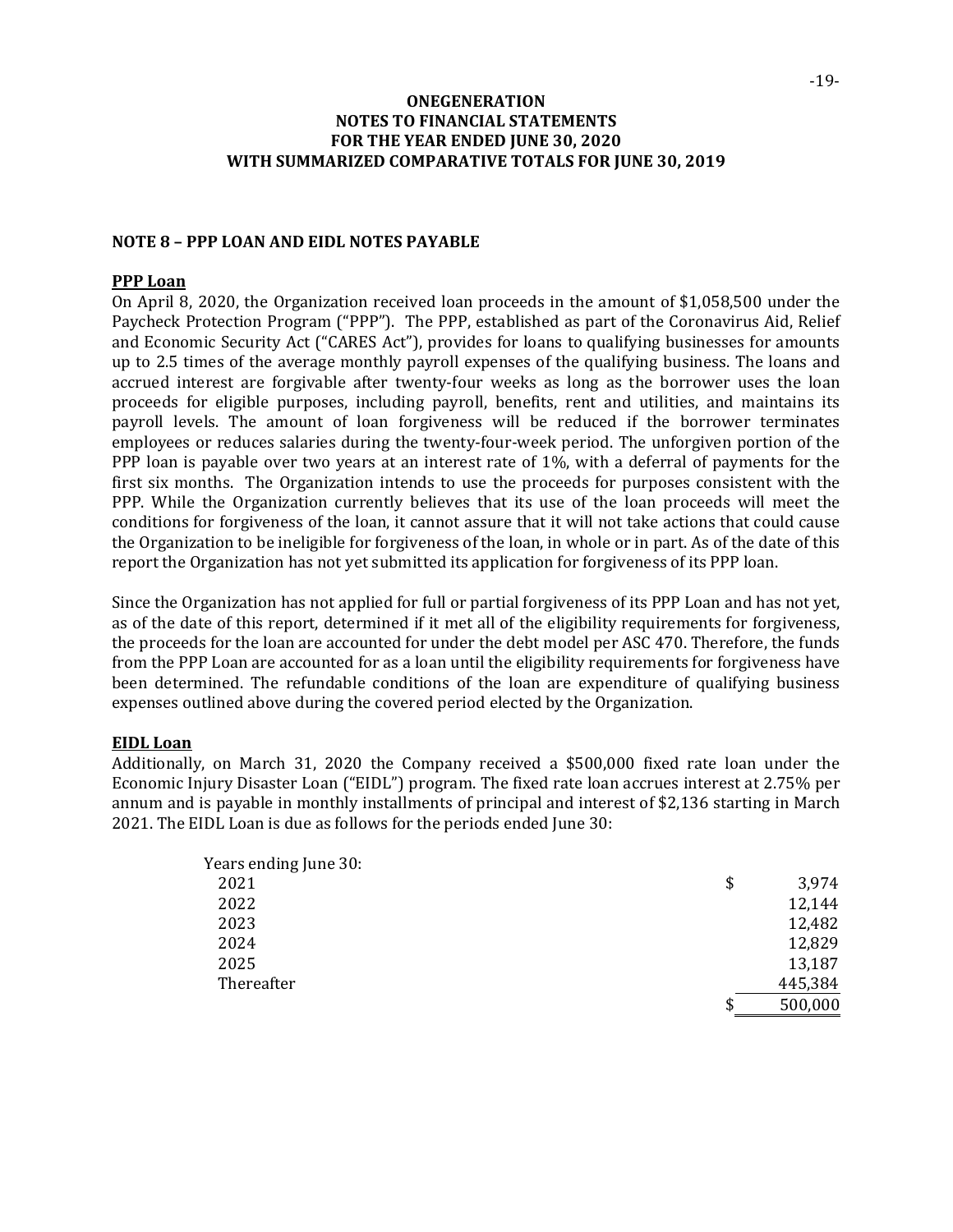#### **NOTE 9 – LEASE COMMITMENTS**

The Organization leases equipment for use in its day-to-day operations under noncancelable agreements which are accounted for as an operating lease. The lease is currently scheduled to expire on March 25, 2025. The monthly lease payment is \$856. The following is a schedule of minimum future lease payments as of June 30, 2020.

| Years ending June 30: |              |  |
|-----------------------|--------------|--|
| 2021                  | 10,266<br>\$ |  |
| 2022                  | 10,266       |  |
| 2023                  | 10,266       |  |
| 2024                  | 10,266       |  |
| 2025                  | 7,700        |  |
|                       | 48,764<br>\$ |  |

Rent expense for the years ended June 30, 2020 and 2019 was \$40,863 and \$32,487, respectively.

#### **NOTE 10 – RETIREMENT PLAN**

ONEgeneration contributes to a 403(b) retirement plan ("the Plan") for the benefit of all eligible employees, as defined. The ONEgeneration makes matching contributions to the Plan as determined by the Organization. Retirement plan expense for the years ended June 30, 2020 and 2019 was \$44,322 and \$40,331, respectively.

#### **NOTE 11– NET ASSETS WITH DONOR RESTRICTIONS**

Net assets with donor restrictions are restricted for the following purposes or periods, as of June 30:

|                                                   | 2020             | 2019    |
|---------------------------------------------------|------------------|---------|
| Subject to expenditure for the specified purpose: |                  |         |
| Capital projects                                  | \$<br>490,400 \$ | 60,285  |
| Direct services                                   | 686,705          | 600,500 |
| Subject to the passage of time:                   | 250,000          |         |
|                                                   | 1,427,105 \$     | 660,785 |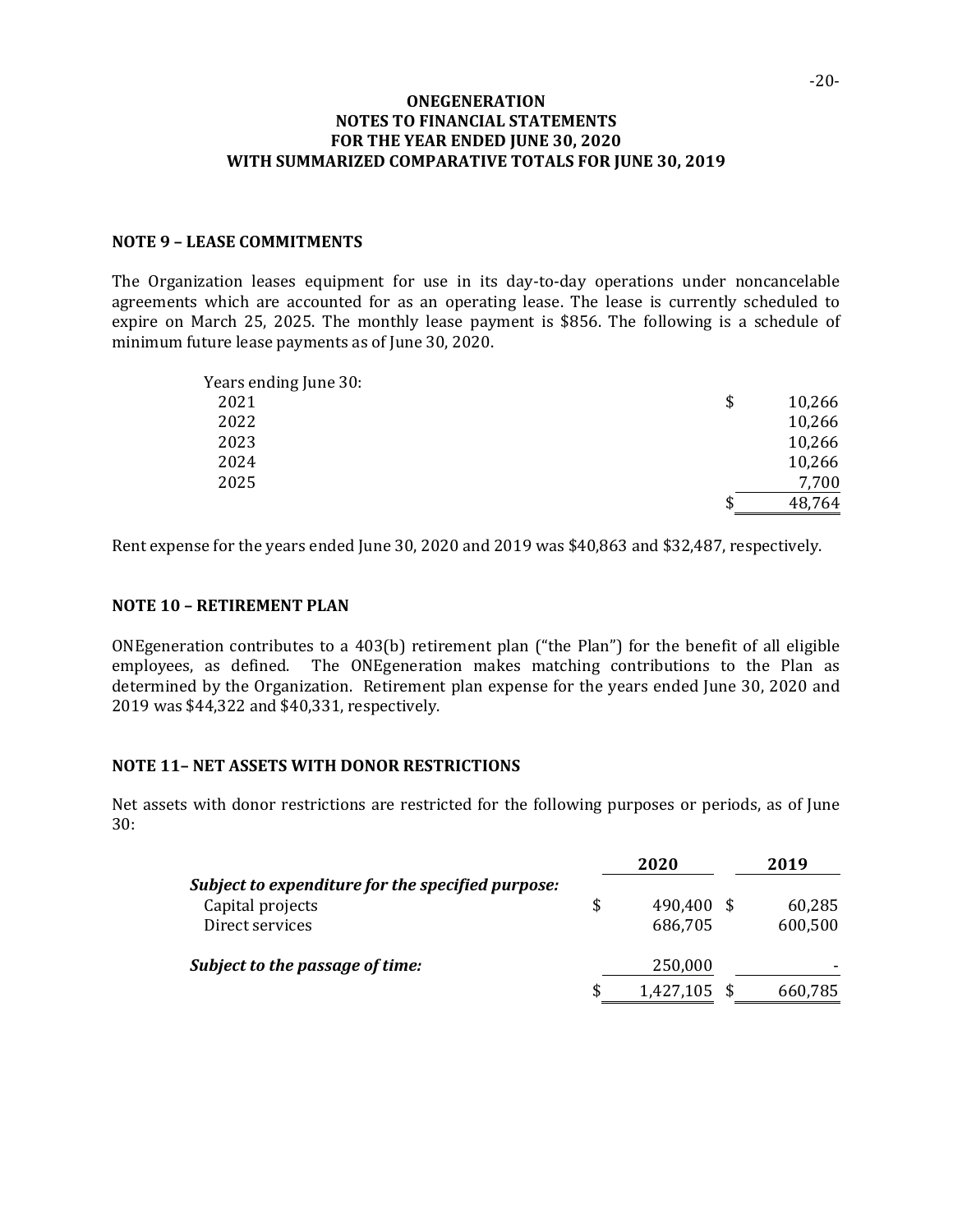#### **NOTE 12 – NET ASSETS RELEASED FROM DONOR RESTRICTIONS**

Net assets were released from donor restrictions by incurring expenses satisfying the restricted purposes or by occurrences of other events specified by donors.

|    |         | 2019 |         |
|----|---------|------|---------|
|    |         |      |         |
| \$ |         |      | 10,000  |
|    | 60,285  |      | 157,560 |
|    | 600,500 |      | 602,907 |
|    | 250,000 |      |         |
| \$ | 910,785 |      | 770.467 |
|    |         | 2020 | - \$    |

#### **NOTE 13 – CONTRIBUTIONS IN‐KIND**

Contributed services are recognized if the services (a) create or enhance long-lived assets or (b) require specialized skills, are provided by individuals possessing those skills, and would typically need to be purchased if not provided by donation. A substantial number of volunteers have donated significant amounts of their time and services in the Organization's core activities. Only those amounts that meet the criteria above are recorded in the accompanying financial statements.

The fair value of in-kind services provided to ONEgeneration that do not meet the criteria for recognition in the Statements of Activities and Statements of Functional Expenses for the years ended June 30, 2020 and 2019 are as follows:

|                                                               | 2020       | 2019    |
|---------------------------------------------------------------|------------|---------|
| In-kind services, calculated at a range of \$16.82 to \$20.63 |            |         |
| per hour for volunteers contributing services as care         |            |         |
| managers, house cleaners, shoppers, and clerical support      |            |         |
| and others                                                    | 264,595 \$ | 298,524 |

During the years ended June 30, 2020 and 2019 the Organization received free rent for its corporate offices and day care center facilities in the amounts of \$550,120 and \$672,368, respectively. The contributions were recorded at their fair market value at the date of donation. Equal amounts were also recorded as an expense. These lease agreements expire in October 2025 and 2040.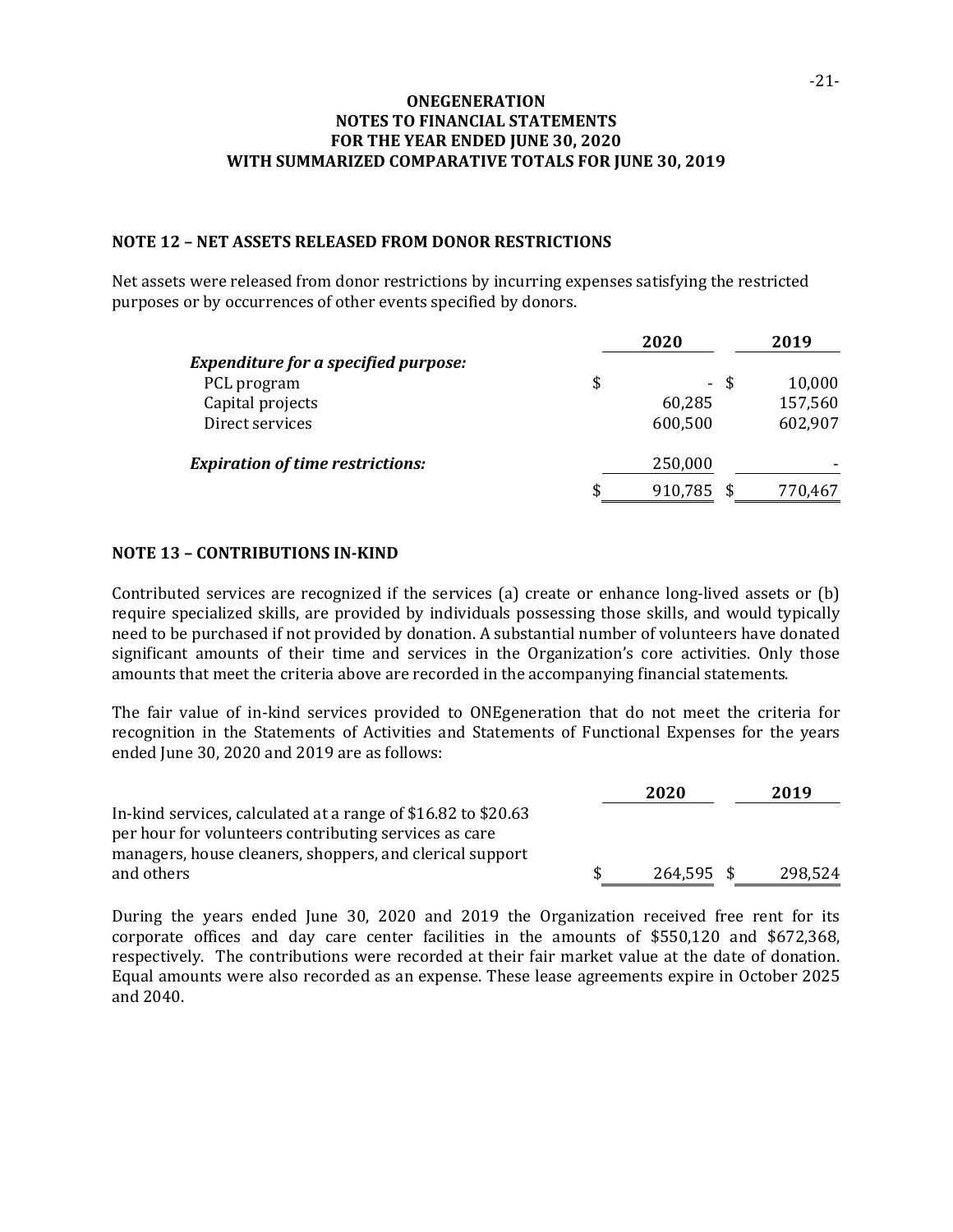#### **NOTE 14 – BOARD DESIGNATED RESERVE FUND**

The Organization has established a board designated savings fund to support operations in the event of operating shortfalls. Interest earned on the account will automatically be reinvested back into the board designated fund. Distributions from the account shall be made in accordance with the board's instructions on an as needed basis.

Balances in the fund as of June 30, 2020 and 2019 are as follows:

| 2020                 | 2019    |
|----------------------|---------|
| 510,360<br>\$<br>۵J. | 261,735 |

Activity in the fund for the years ended June 30, 2020 and 2019 are as follows:

|                             | 2020       | 2019 |         |  |
|-----------------------------|------------|------|---------|--|
| Beginning balance           | 261,735 \$ |      | 261,109 |  |
| Designations                | 250,000    |      |         |  |
| Interest income             | 1,360      |      | 626     |  |
| Transfers to operating fund | (2,735)    |      |         |  |
| Ending balance              | 510,360    |      | 261,735 |  |

#### **NOTE 15 – AVAILABILITY OF FINANCIAL ASSETS**

The following reflects The Organization's financial assets as of June 30, 2020 and 2019, reduced by amounts not available for general use because of contractual or donor-imposed restrictions within one year of the balance sheet date. Amounts not available include amounts set aside for long-term investing in the board designated funds that could be drawn upon if the governing board approves that action. However, amounts already appropriated from the board designated funds for general expenditure within one year of June 30, 2020 have not been subtracted as unavailable.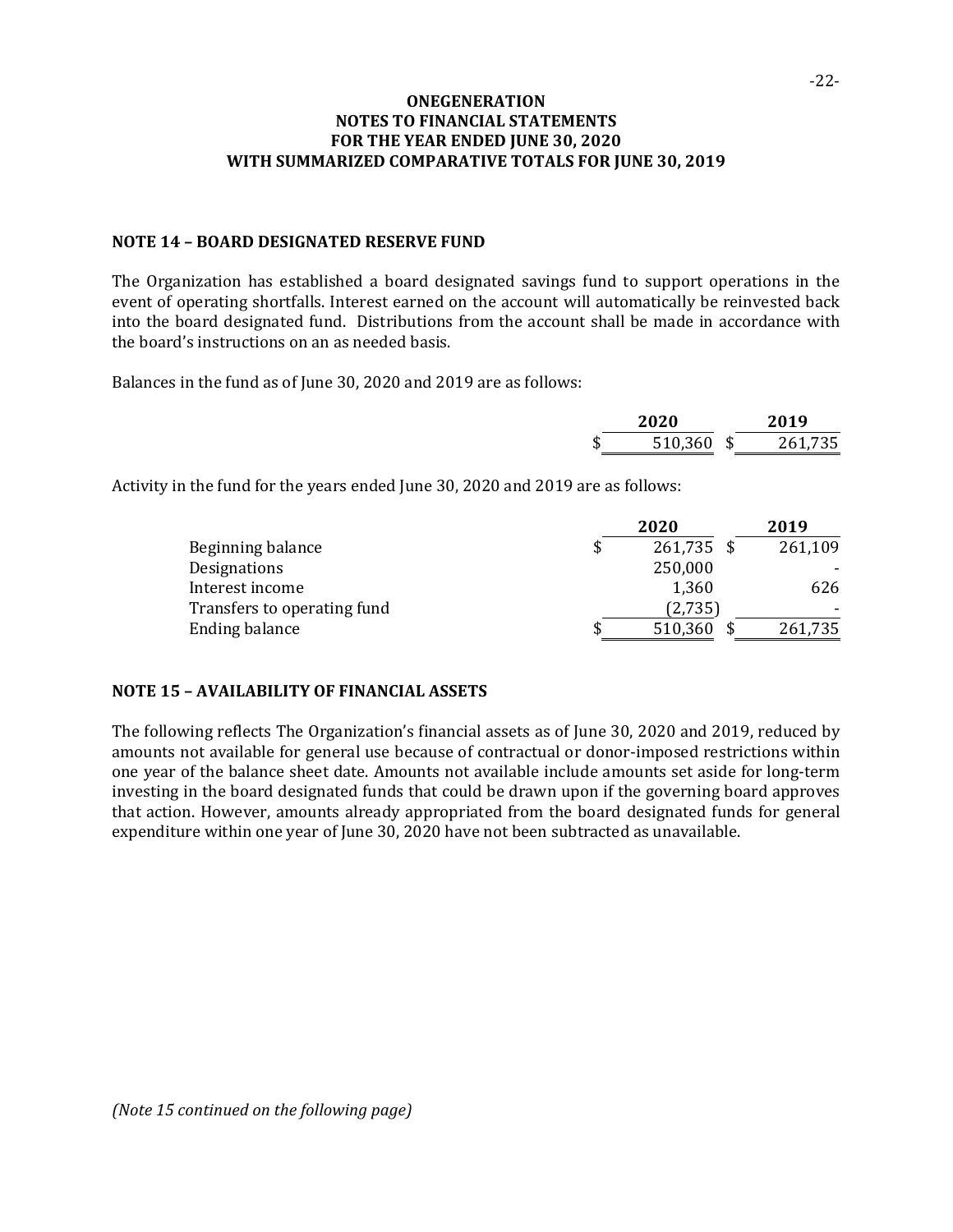# **NOTE 15 – AVAILABILITY OF FINANCIAL ASSETS (Continued)**

The Organization's financial assets available within one year of June 30, 2020 for general expenditure are as follows:

| Financial assets, at year end                                                                                             |                 |
|---------------------------------------------------------------------------------------------------------------------------|-----------------|
| Cash and cash equivalents                                                                                                 | \$<br>1,187,465 |
| Certificates of deposit                                                                                                   | 500,000         |
| Grants and fees receivable                                                                                                | 1,358,853       |
| Less those unavailable for general expenditures within one year due to:                                                   |                 |
| Contractual or donor-imposed restrictions:                                                                                |                 |
| Restricted by donor with time or purpose restrictions                                                                     | (1,427,105)     |
| <b>Board designations:</b>                                                                                                |                 |
| Reserve fund                                                                                                              | (510, 360)      |
| Total                                                                                                                     | 1,108,853       |
| The Organization's financial assets available within one year of June 30, 2019 for general<br>expenditure are as follows: |                 |
| Financial assets, at year end                                                                                             |                 |
| Cash and cash equivalents                                                                                                 | \$<br>671,160   |
| Certificates of deposit                                                                                                   | 251,360         |
| Grants and fees receivable                                                                                                | 1,119,833       |

| Less those unavailable for general expenditures within one year due to: |            |
|-------------------------------------------------------------------------|------------|
| Contractual or donor-imposed restrictions:                              |            |
| Restricted by donor with time or purpose restrictions                   | (660, 785) |
| <b>Board designations:</b>                                              |            |
| Reserve fund                                                            | (261,735)  |
| Total                                                                   | 1,119,833  |

#### **NOTE 16 – SUBSEQUENT EVENTS**

Events subsequent to June 30, 2020 have been evaluated through March 31, 2021, the date at which the Organization's audited financial statements were available to be issued. No events requiring disclosures have occurred through this date.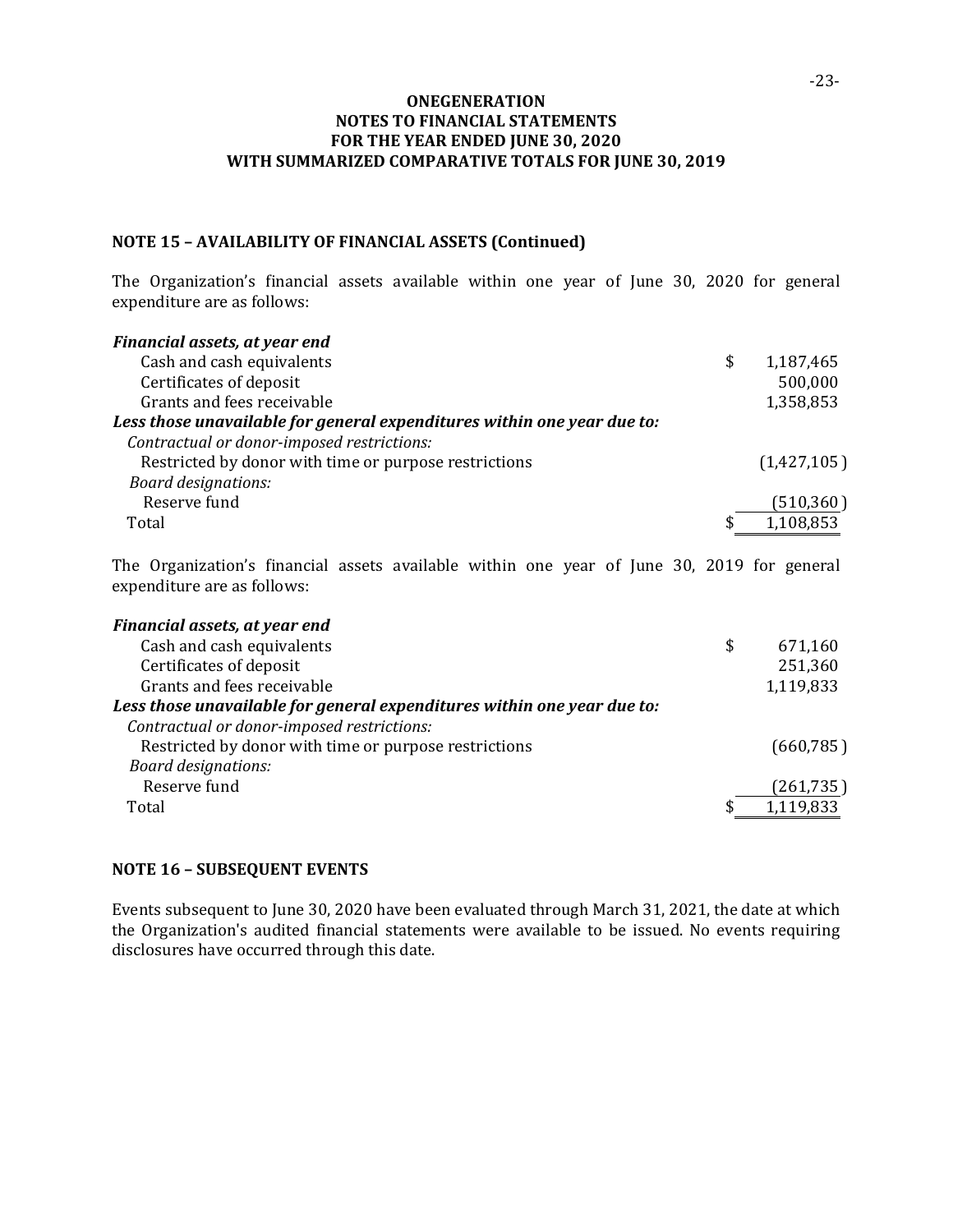#### **ONEGENERATION SCHEDULE OF EXPENDITURES OF FEDERAL AWARDS FOR THE YEAR ENDED JUNE 30, 2020 (WITH EXPENDITURES OF CERTAIN NON‐FEDERAL AWARDS)**

| Federal Grantor/                                            | Federal     |                  |                 |
|-------------------------------------------------------------|-------------|------------------|-----------------|
| Pass-through Grantor                                        | <b>CFDA</b> | Contract         | Total           |
| Program Title                                               | Number      | Number           | Expenditures    |
| <b>Federal award expenditures</b>                           |             |                  |                 |
| U.S. Department of Health and Human Services:               |             |                  |                 |
| Special programs for the aging                              |             |                  |                 |
| Pass-through, City of Los Angeles Department of Aging:      |             |                  |                 |
| Title III B, Social Services                                | 93.044      | C-133487         | \$<br>277,195   |
| Title III C-1, Congregate Meals                             | 93.045      | C-133487         | 537,272         |
| Title III C-2, Home Delivered Meals                         | 93.045      | C-133487         | 736,222         |
| Title III C-1, NSIP - Nutrition Services Incentives Program | 93.053      | C-133487         | 45,029          |
| Title III C-2, NSIP - Nutrition Services Incentives Program | 93.053      | C-133487         | 50,102          |
|                                                             |             |                  | 1,645,820       |
| Administration for Community Living                         |             |                  |                 |
| Pass-through, County of Los Angeles, Workforce              |             |                  |                 |
| Development, Aging and Community Services                   |             |                  |                 |
| <b>Supportive Services Program Services</b>                 | 93.044      | SSP192011        | 28,702          |
| Elderly Nutrition Program for Home-Delivered Meals          |             |                  |                 |
| Funding Application for Supportive Services Program         | 93.045      | SSP192011        | 59,157          |
|                                                             |             |                  | 87,859          |
|                                                             |             |                  |                 |
| Administration for Community Living                         | 93.470      | 90ADP10016-01-00 | 282,870         |
|                                                             |             |                  | 2,016,549       |
| <b>U.S. Department of Agriculture</b>                       |             |                  |                 |
| Pass-through, California Department of Education            |             |                  |                 |
| Child and Adult Care Food Program                           | 10.558      | 05026            | 24,370          |
|                                                             |             |                  |                 |
| Pass-through, County of Los Angeles, Workforce              |             |                  |                 |
| Development, Aging and Community Services                   |             |                  |                 |
| <b>Expanding California Fresh Program Services</b>          | 10.561      | ECFP19202        | 32,167          |
|                                                             |             |                  |                 |
| Pass-through, Food and Nutrition Services,                  |             |                  |                 |
| California Department of Food and Agriculture,              |             |                  |                 |
| and the City of Los Angeles Department of Aging:            |             |                  |                 |
| Senior Farmer's Market Nutrition Program (SFMNP)            | 10.576      | 128202           | 5,400           |
|                                                             |             |                  | 61,937          |
| U.S. Department of Housing and Urban Development            |             |                  |                 |
| Pass-through, City of Los Angeles Department of Aging:      |             |                  |                 |
| Evidence Based Program (07/01/2019-09/30/2020)              | 14.218      | C-134125         | 18,750          |
| Evidence Based Program (10/01/2019-06/30/2020)              | 14.218      | C-134125         | 56,250          |
|                                                             |             |                  | 75,000          |
| <b>Small Business Administration</b>                        |             |                  |                 |
| Economic Injury Disaster Loan                               | 59.008      | 4330437006       | 500,000         |
| <b>Total federal award expenditures</b>                     |             |                  | 2,653,486       |
|                                                             |             |                  |                 |
| Non-federal award expenditures                              |             |                  |                 |
| City of Los Angeles Department of Aging:                    |             |                  |                 |
| Proposition A, Transportation Assistance Program            | N/A         | C-133487         | 314,032         |
| <b>Total non-federal award expenditures</b>                 |             |                  | 314,032         |
| Total federal and non-federal award expenditures            |             |                  | 2,967,518<br>\$ |
|                                                             |             |                  |                 |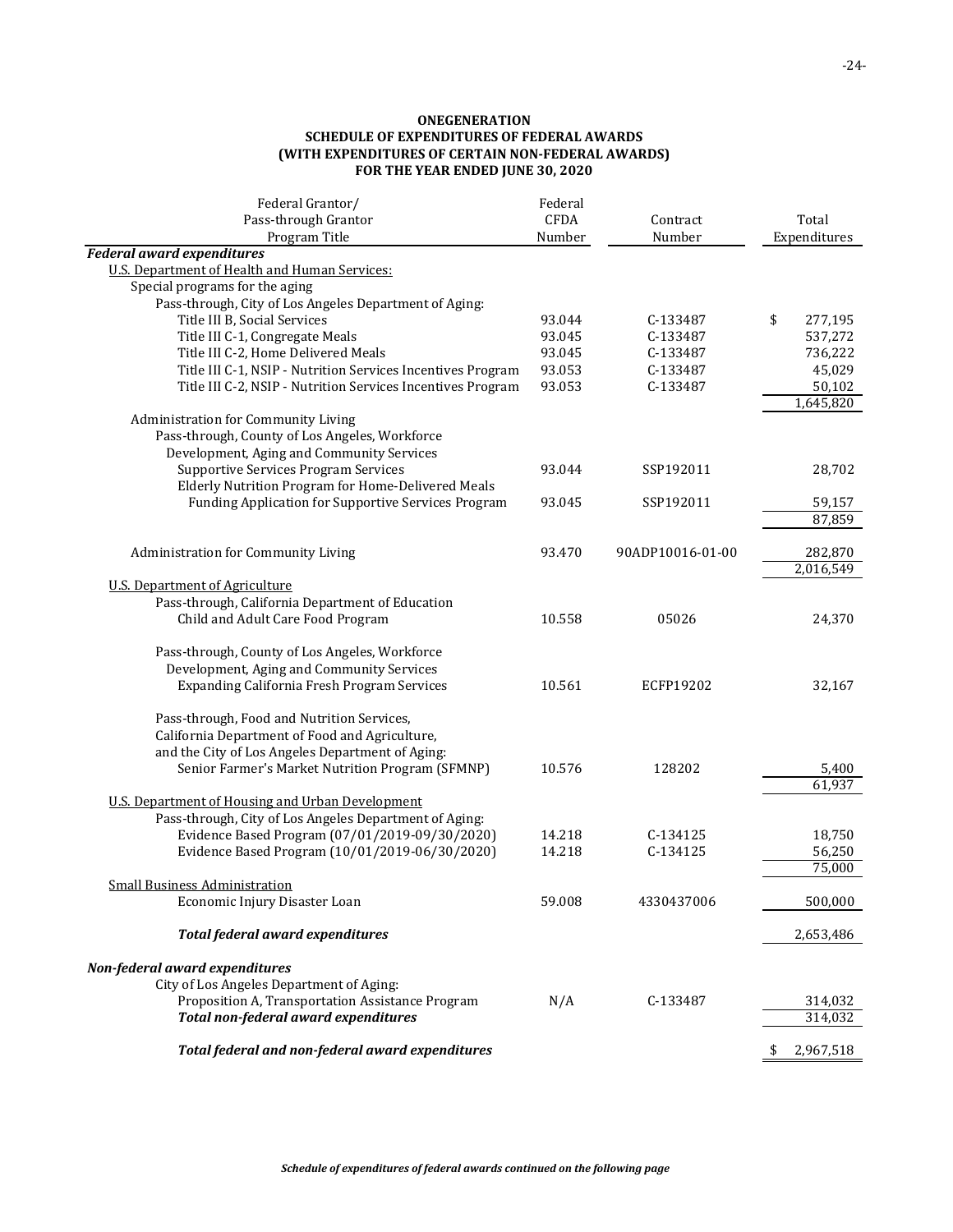#### **ONEGENERATION NOTES TO SCHEDULE OF EXPENDITURES OF FEDERAL AWARDS (WITH EXPENDITURES OF NON‐FEDERAL AWARDS) FOR THE YEAR ENDED JUNE 30, 2020**

#### *Note 1 ‐ Basis of Presentation*

The accompanying schedule of expenditures of federal awards (the "Schedule") includes the federal grant activity of ONEgeneration (the Organization) under programs of the federal government for the year ended June 30, 2020. The information in this Schedule is presented in accordance with the requirements of Title 2 U.S. Code of Federal Regulations (CFR) Part 200, Uniform Administrative Requirements, Cost Principles, and Audit Requirements for Federal Awards (Uniform Guidance). Because the Schedule presents only a selected portion of the operations of the Organization, it is not intended to and does not present the financial position, changes in net assets or cash flows of the Organization.

#### *Note 2 ‐ Summary of Significant Accounting Policies*

Expenditures reported on the Schedule are reported on the accrual basis of accounting. Such expenditures are recognized following the cost principles contained in the Uniform Guidance, wherein certain types of expenditures are not allowable or limited or are limited as to reimbursement. Pass-through entity identifying numbers are presented where available.

#### *Note 3 ‐ Contingencies*

Under the terms of federal, state and county grants, additional audits may be requested by the grantor agencies, and certain costs may be questioned as not being appropriate expenditures under the terms of the grants. Such audits could lead to a request for reimbursement to the grantor agencies.

#### *Note 4 – Relationship to basic financial statements*

Federal, state, and county award expenditures are reported on the consolidated statements of functional expenses as program services and management and general. In certain programs, the expenditures reported in the basic consolidated financial statements may differ from the expenditures reported in the schedule of expenditures of Federal, state, and county awards due to program expenditures exceeding grant or contract budget limitations which are not included as Federal, state, and county awards and differences between generally accepted accounting principles and applicable government regulations regarding eligible program expenditures.

#### *Note 5 – Indirect cost rate*

ONEgeneration uses the 10% deminimus indirect cost rate on its Title III grant.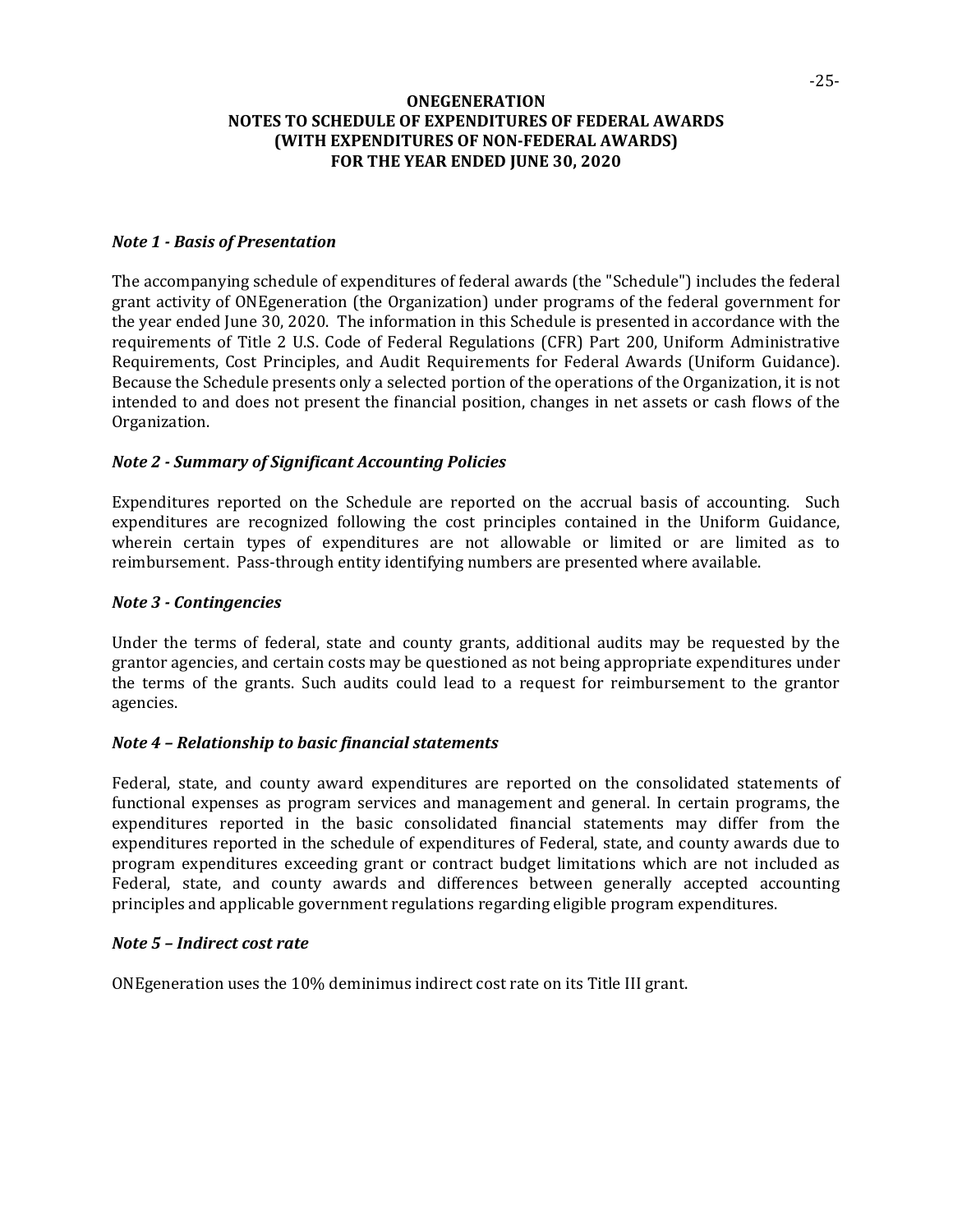

www.ozurovichandassociates.com

# **REPORT ON INTERNAL CONTROL OVER FINANCIAL REPORTING AND ON COMPLIANCE AND OTHER MATTERS BASED ON AN AUDIT OF FINANCIAL STATEMENTS PERFORMED IN ACCORDANCE WITH** *GOVERNMENT AUDITING STANDARDS*

## **INDEPENDENT AUDITOR'S REPORT**

To the Board of Directors of ONEgeneration Van Nuys, California

We have audited in accordance with auditing standards generally accepted in the United States of America and the standards applicable to financial audits contained in *Government Auditing Standards*, issued by the Comptroller General of the United States, the financial statements of ONEgeneration, which comprise the statement of financial position as of June 30, 2020, and the related statements of activities, functional expenses, and cash flows for the year then ended, and the related notes to the financial statements and have issued our report thereon dated March 31, 2021.

# *Internal Control over Financial Reporting*

In planning and performing our audit of the financial statements, we considered ONEgeneration's internal control over financial reporting (internal control) as a basis for designing audit procedures that are appropriate in the circumstances for the purpose of expressing our opinion on the financial statements, but not for the purpose of expressing an opinion on the effectiveness of ONEgeneration's internal control. Accordingly, we do not express an opinion on the effectiveness of ONEgeneration's internal control.

A *deficiency in internal control* exists when the design or operation of a control does not allow management or employees, in the normal course of performing their assigned functions, to prevent, or detect and correct misstatements on a timely basis. A *material weakness* is a deficiency, or a combination of deficiencies, in internal control, such that there is a reasonable possibility that a material misstatement of the entity's financial statements will not be prevented, or detected and corrected on a timely basis. A *significant deficiency* is a deficiency, or a combination of deficiencies, in internal control that is less severe than a material weakness, yet important enough to merit attention by those charged with governance.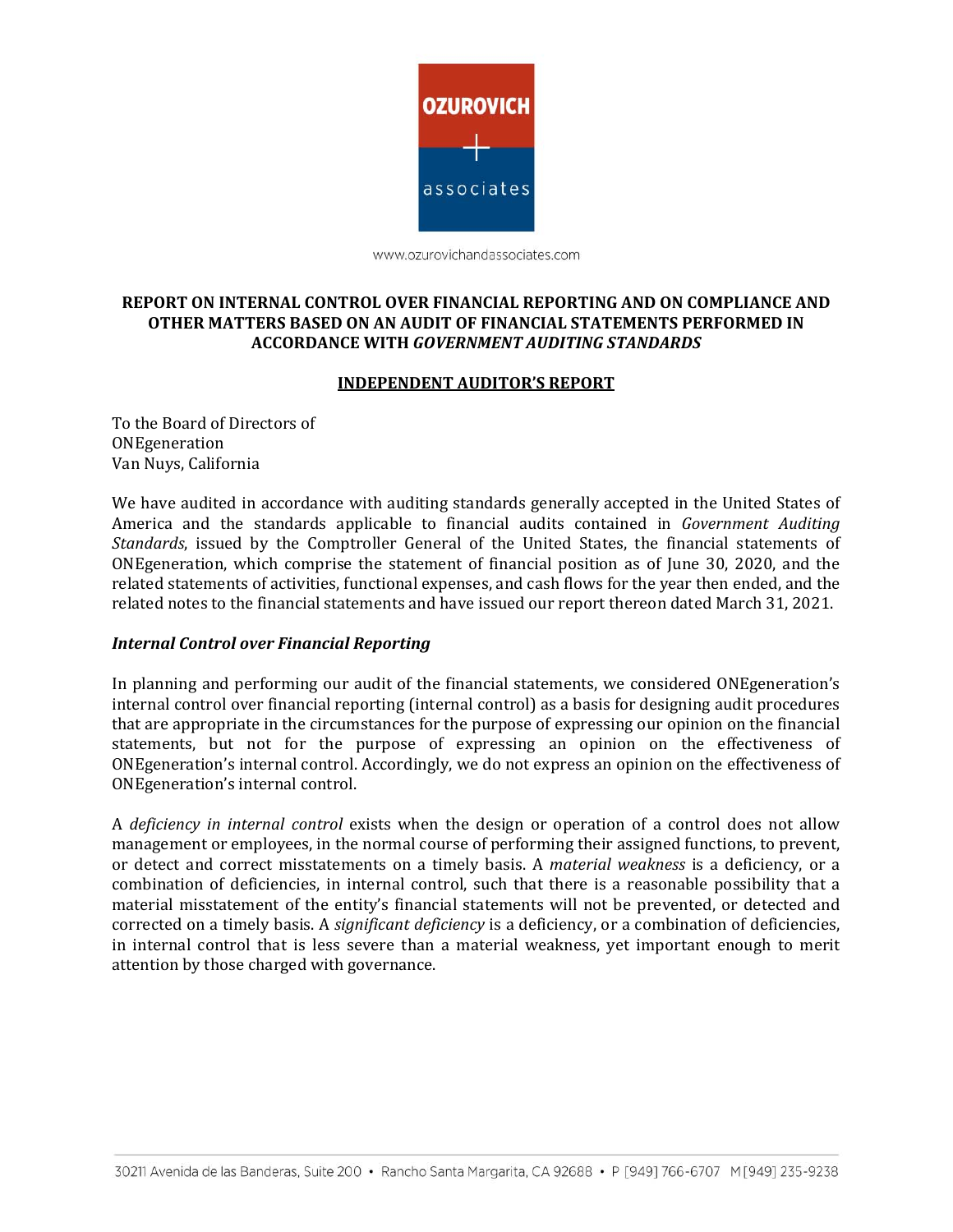Our consideration of internal control was for the limited purpose described in the first paragraph of this section and was not designed to identify all deficiencies in internal control that might be material weaknesses or significant deficiencies. Given these limitations, during our audit, we did not identify any deficiencies in internal control that we consider to be material weaknesses. However, material weaknesses may exist that have not been identified.

#### *Compliance and Other Matters*

As part of obtaining reasonable assurance about whether ONEgeneration's financial statements are free from material misstatement, we performed tests of its compliance with certain provisions of laws, regulations, contracts, and grant agreements, noncompliance with which could have a direct and material effect on the financial statements. However, providing an opinion on compliance with those provisions was not an objective of our audit and, accordingly, we do not express such an opinion. The results of our tests disclosed no instances of noncompliance or other matters that are required to be reported under *Government Auditing Standards*.

## *Purpose of this Report*

The purpose of this report is solely to describe the scope of our testing of internal control and compliance and the results of that testing, and not to provide an opinion on the effectiveness of the entity's internal control or on compliance. This report is an integral part of an audit performed in accordance with *Government Auditing Standards* in considering the entity's internal control and compliance. Accordingly, this communication is not suitable for any other purpose.

*Ozurovich & Associates*

 $O$ zurovich  $\&$  Associates Digitally signed by Ozurovich & Associates (a) cult expansion  $\&$  Associates (a), ou, emangle  $O$ 

DN: cn=Ozurovich & Associates, o, ou, email=matt@ozandassociates.com, c=US Date: 2021.03.31 18:12:31 -07'00'

Rancho Santa Margarita, California March 31, 2021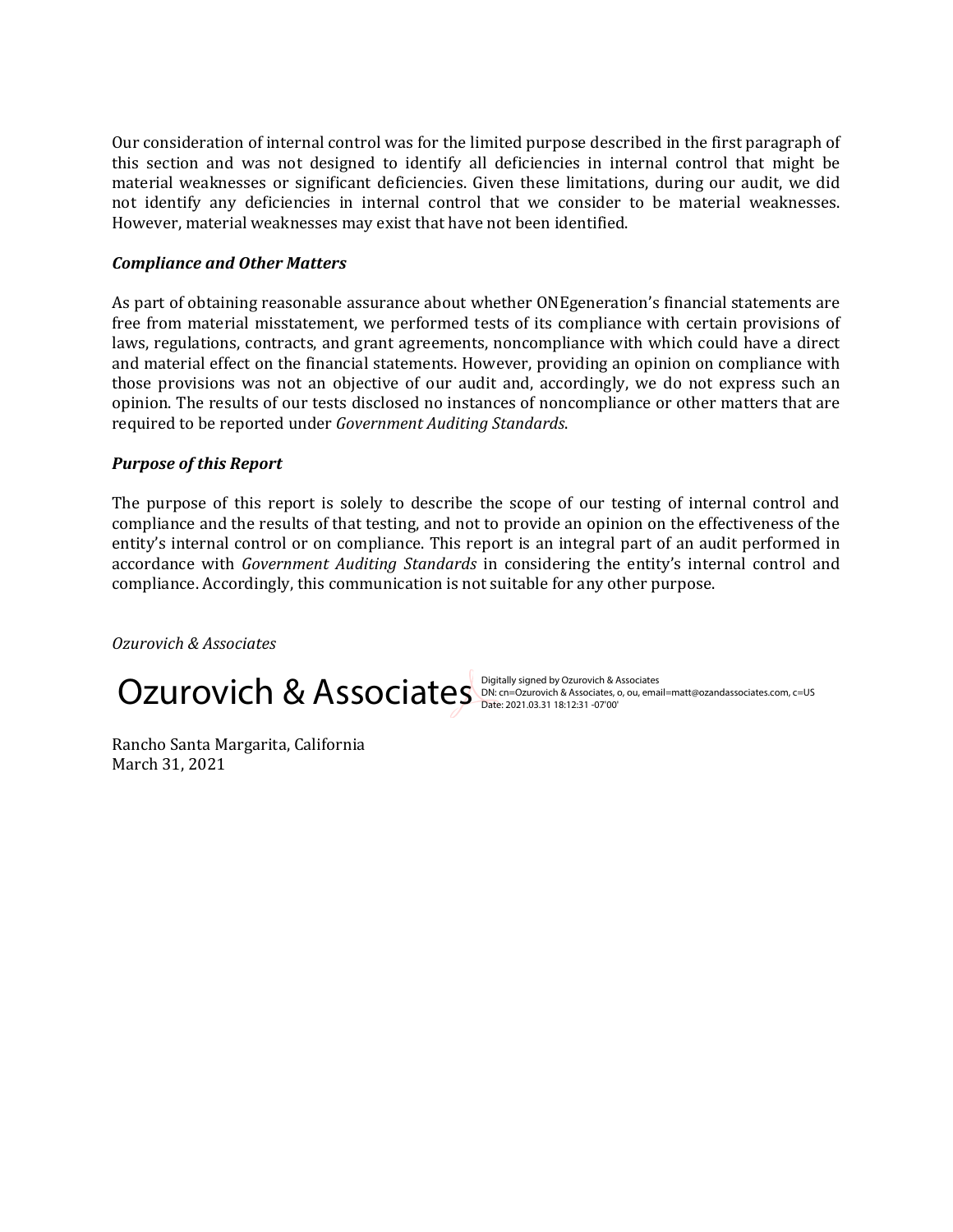

www.ozurovichandassociates.com

# **REPORT ON COMPLIANCE FOR EACH MAJOR FEDERAL PROGRAM AND REPORT ON INTERNAL CONTROL OVER COMPLIANCE IN ACCORDANCE WITH THE** *UNIFORM GUIDANCE*

#### **INDEPENDENT AUDITOR'S REPORT**

To the Board of Directors of ONEgeneration Van Nuys, California

## **Report on Compliance for Each Major Federal Program**

We have audited ONEgeneration's compliance with the types of compliance requirements described in the *OMB Compliance Supplement* that could have a direct and material effect on each of ONEgeneration's major federal programs for the year ended June 30, 2020. ONEgeneration's major federal programs are identified in the summary of auditor's results section of the accompanying schedule of findings and questioned costs.

#### *Management's Responsibility*

Management is responsible for compliance with federal statutes, regulations, and the terms and conditions of its federal awards applicable to its federal programs.

#### *Auditors' Responsibility*

Our responsibility is to express an opinion on compliance for each of ONEgeneration's major federal programs based on our audit of the types of compliance requirements referred to above. We conducted our audit of compliance in accordance with auditing standards generally accepted in the United States of America; the standards applicable to financial audits contained in *Government Auditing Standards*, issued by the Comptroller General of the United States; and the audit requirements of Title 2 U.S. *Code of Federal Regulations* (CFR) Part 200, *Uniform Administrative Requirements, Cost Principles, and Audit Requirements for Federal Awards* (Uniform Guidance). Those standards and the Uniform Guidance require that we plan and perform the audit to obtain reasonable assurance about whether noncompliance with the types of compliance requirements referred to above that could have a direct and material effect on a major federal program occurred. An audit includes examining, on a test basis, evidence about ONEgeneration's compliance with those requirements and performing such other procedures as we considered necessary in the circumstances.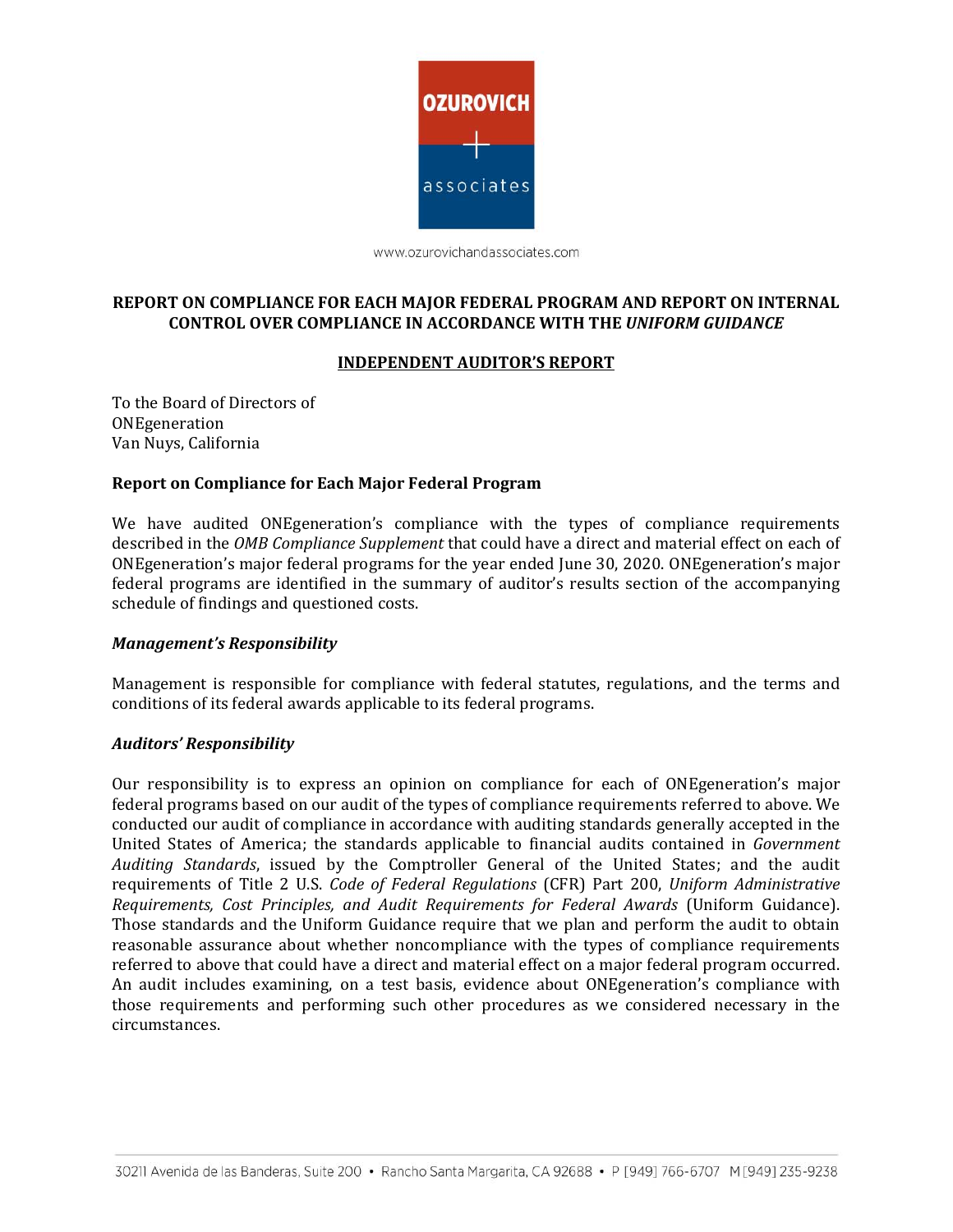We believe that our audit provides a reasonable basis for our opinion on compliance for each major federal program. However, our audit does not provide a legal determination of ONEgeneration's compliance.

## *Opinion on Each Major Federal Program*

In our opinion, ONEgeneration complied, in all material respects, with the types of compliance requirements referred to above that could have a direct and material effect on each of its major federal programs for the year ended June 30, 2020.

## **Report on Internal Control over Compliance**

Management of ONEgeneration is responsible for establishing and maintaining effective internal control over compliance with the types of compliance requirements referred to above. In planning and performing our audit of compliance, we considered ONEgeneration's internal control over compliance with the types of requirements that could have a direct and material effect on each major federal program to determine the auditing procedures that are appropriate in the circumstances for the purpose of expressing an opinion on compliance for each major federal program and to test and report on internal control over compliance in accordance with the Uniform Guidance, but not for the purpose of expressing an opinion on the effectiveness of internal control over compliance. Accordingly, we do not express an opinion on the effectiveness of ONEgeneration's internal control over compliance.

A *deficiency in internal control over compliance* exists when the design or operation of a control over compliance does not allow management or employees, in the normal course of performing their assigned functions, to prevent, or detect and correct, noncompliance with a type of compliance requirement of a federal program on a timely basis. A *material weakness in internal control over compliance* is a deficiency, or combination of deficiencies, in internal control over compliance, such that there is a reasonable possibility that material noncompliance with a type of compliance requirement of a federal program will not be prevented, or detected and corrected, on a timely basis. A *significant deficiency in internal control over compliance* is a deficiency, or a combination of deficiencies, in internal control over compliance with a type of compliance requirement of a federal program that is less severe than a material weakness in internal control over compliance, yet important enough to merit attention by those charged with governance.

Our consideration of internal control over compliance was for the limited purpose described in the first paragraph of this section and was not designed to identify all deficiencies in internal control over compliance that might be material weaknesses or significant deficiencies. We did not identify any deficiencies in internal control over compliance that we consider to be material weaknesses. However, material weaknesses may exist that have not been identified.

The purpose of this report on internal control over compliance is solely to describe the scope of our testing of internal control over compliance and the results of that testing based on the requirements of the Uniform Guidance. Accordingly, this report is not suitable for any other purpose.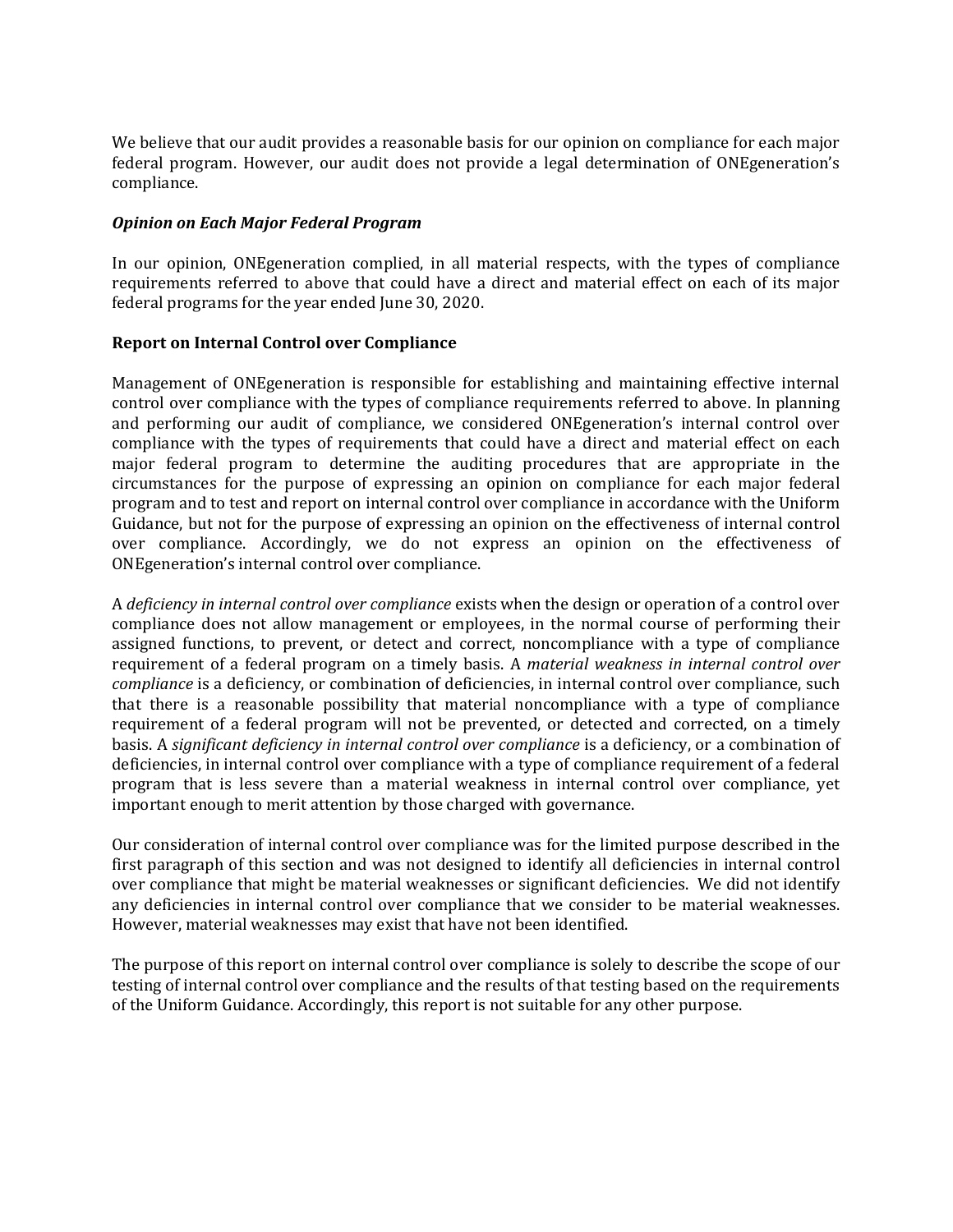*Ozurovich & Associates.*

# $O$ zurovich & Associates Digitally signed by Ozurovich & Associates Couplema

DN: cn=Ozurovich & Associates, o, ou, email=matt@ozandassociates.com, c=US Date: 2021.03.31 18:12:17 -07'00'

Rancho Santa Margarita, California March 31, 2021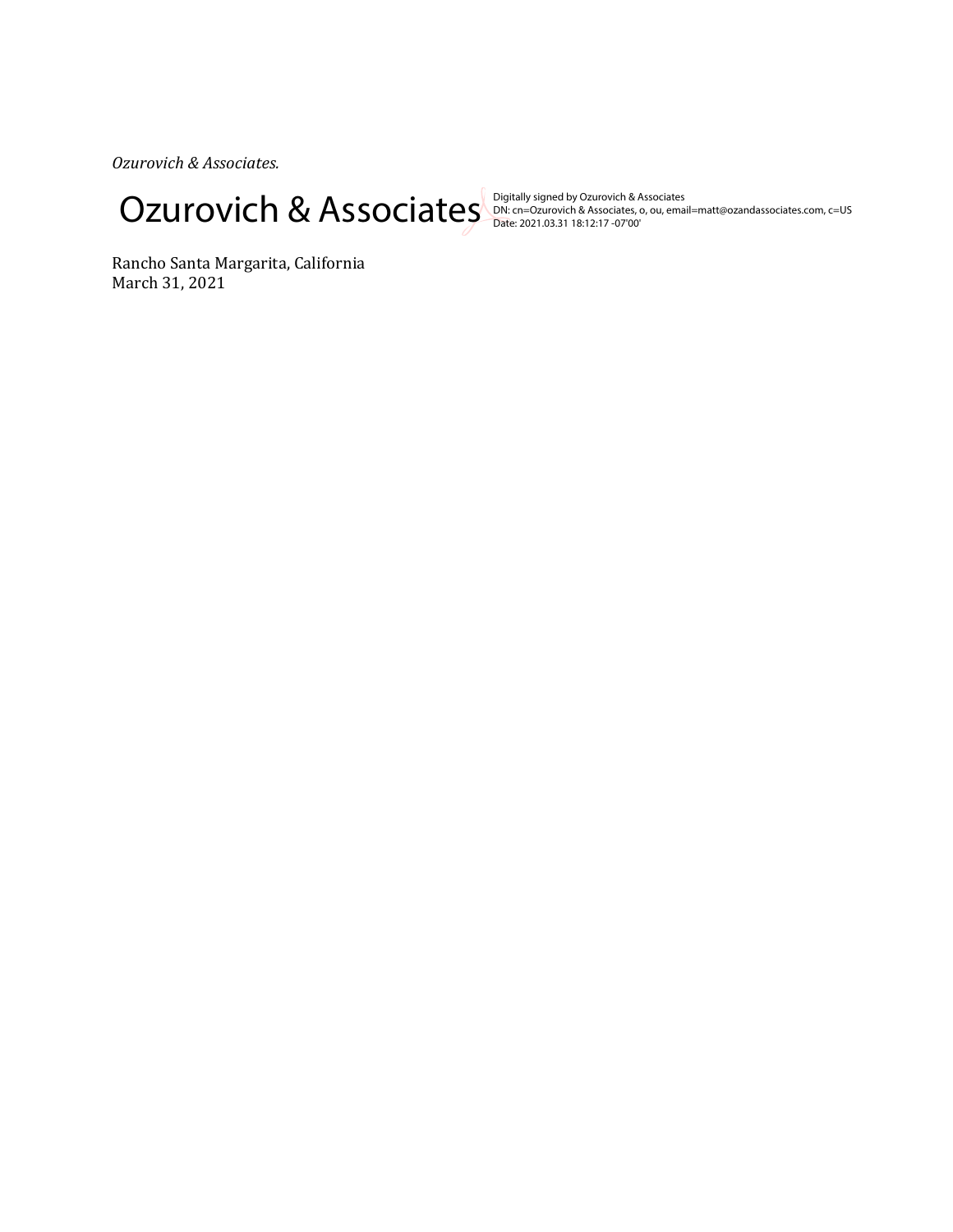#### **ONEGENERATION SCHEDULE OF FINDINGS AND QUESTIONED COSTS FOR THE YEAR ENDED JUNE 30, 2020**

#### **PART I ‐ SUMMARY OF AUDIT RESULTS**

- 1. The auditor's report expresses an unmodified opinion on the financial statements of ONEgeneration.
- 2. No significant deficiencies relating to the audit of the financial statements are reported in the Independent Auditors' Report on Internal Control over Financial Reporting and on Compliance and Other Matters Based on an Audit of Financial Statements Performed in Accordance with *Government Auditing Standards.*
- 3. No instances of noncompliance material to the financial statements of the ONEgeneration were disclosed during the audit.
- 4. No significant deficiencies relating to the audit of the major federal award programs are reported in the Independent Auditor's Report on Compliance with Requirements Applicable to each Major Program and Internal Control over Compliance In Accordance With the Uniform Guidance.
- 5. The auditor's report on compliance for the U.S. Department of Health and Human Services Special Programs for the Aging – Title III Part B, Grants for Supportive Services and Senior Centers, Title III Part C Nutrition Services, and, the Nutrition Services Incentive Program, passed-through the City of Los Angeles Department of Aging grant and Administration for Community Living grant expresses an unmodified opinion.
- 6. There are no audit findings relative to the major federal awards program for the ONEgeneration.
- 7. The programs tested as a major program were the U.S. Department of Health and Human Services Special Programs for the Aging – Title III Part B, Grants for Supportive Services and Senior Centers, Title III Part C Nutrition Services, and, the Nutrition Services Incentive Program passed-through the City of Los Angeles Department of Aging, CFDA #'s 93.044, 93.045, and 93.053, and Administration for Community Living CFDA # 93.470.
- 8. The threshold for distinguishing Types A and B programs was \$750,000.
- 9. ONEgeneration did qualify as a low-risk auditee.
- **PART II ‐ FINANCIAL STATEMENT FINDINGS** None

#### **PART III ‐ FEDERAL AWARDS FINDINGS AND QUESTIONED COSTS** None

**PART IV ‐ PRIOR YEAR AUDIT FINDINGS‐MAJOR FEDERAL AWARD PROGRAMS AUDIT** None